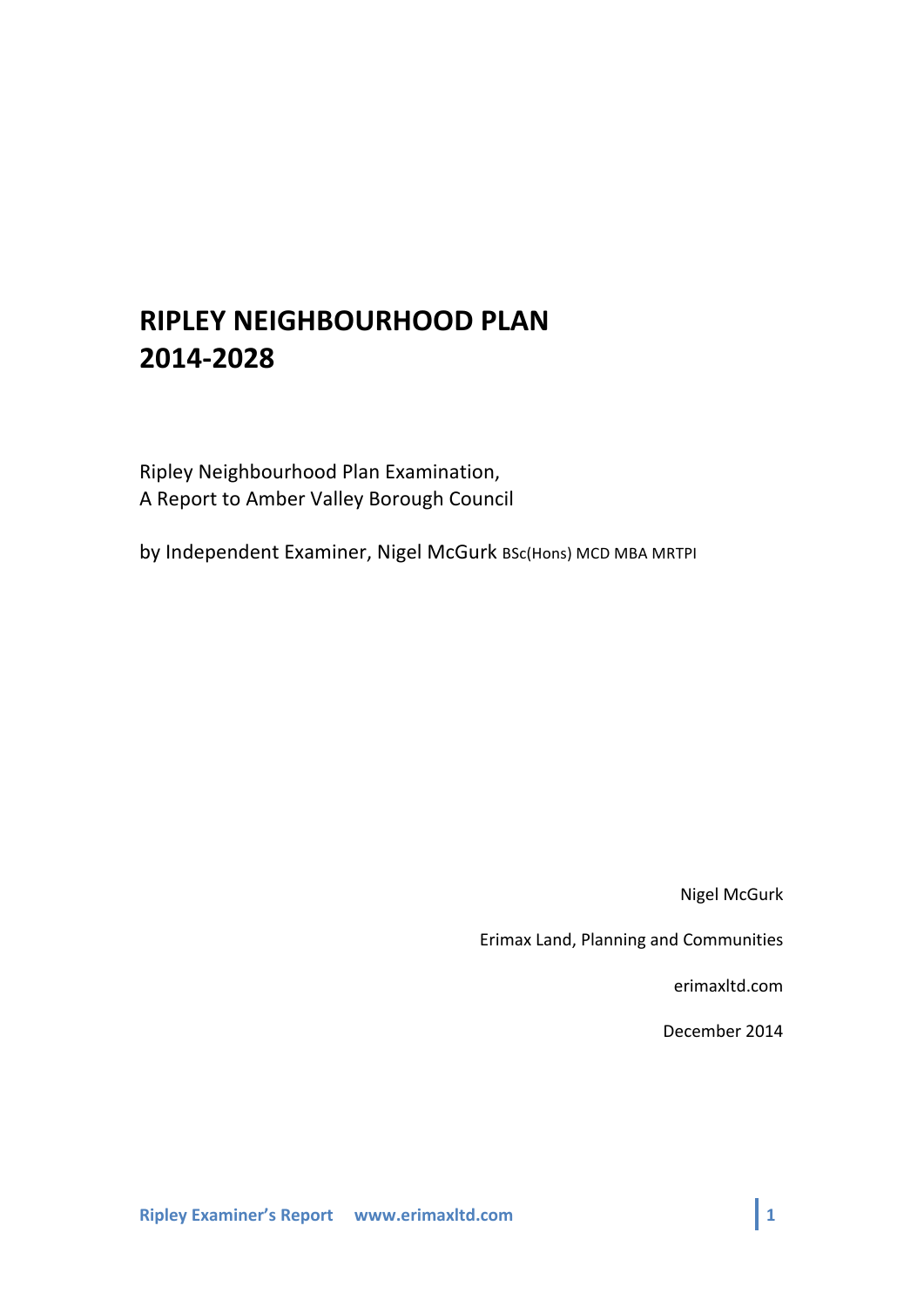#### **Contents:**

- **1.' Introduction'**
- **2. Basic'Conditions and'Development'Plan'Status**
- **3. Background'Documents and Ripley'Neighbourhood'Area**
- **4. Public'Consultation**
- **5.The'Neighbourhood'Plan: Introductory'Section**
	- **Foreword, Vision Statement and Core Objectives**
- **6.'The'Neighbourhood'Plan: Policies**
	- **Housing**
	- **Open'Space'and'Other'Green'Spaces**
	- **Environment'and'Ecology**
	- **Economic'and'Employment'Development**
	- **Transport and'Connectivity**
	- **Sustainability**
- **7. Maps and Schedule of evidence**
- **8. Summary'**
- **9. Referendum**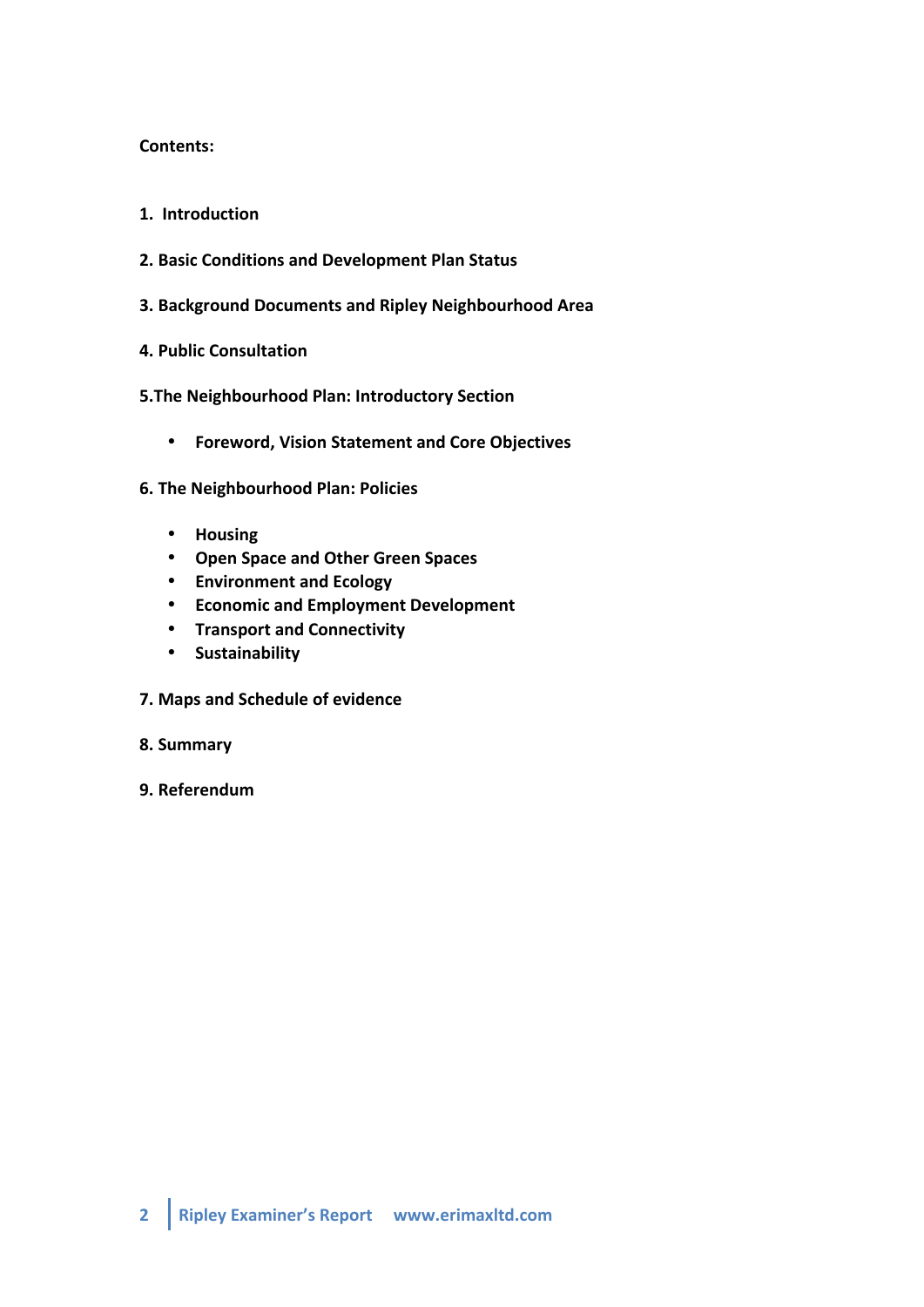## **1. Introduction'**

#### The Neighbourhood Plan

This Report provides the findings of the examination into the Ripley Neighbourhood Plan (referred to as the Neighbourhood Plan).

Neighbourhood planning provides communities with the power to establish their own policies to shape future development in and around where they live and work.

"*Neighbourhood+planning+gives+communities+direct+power+to+develop+a+shared+vision+* for their neighbourhood and deliver the sustainable development they need." (Paragraph 183, National Planning Policy Framework)

Ripley Town Council is the *qualifying body*<sup>1</sup> responsible for the production of this Neighbourhood Plan. This is in line with the aims and purposes of neighbourhood planning, as set out in the Localism Act (2011), the National Planning Policy Framework (2012) and Planning Practice Guidance (2014). Ripley Town Council established the Ripley Neighbourhood Plan Group to lead on production of the Neighbourhood Plan.

This Examiner's Report provides a recommendation as to whether or not the Neighbourhood Plan should go forward to a Referendum. Were it to go to Referendum and achieve more than 50% of votes in favour, then the Plan would be *made* by Amber Valley Borough Council. The Neighbourhood Plan would then be used to determine planning applications and guide planning decisions in the Ripley Neighbourhood Area.

#### Role of the Independent Examiner

I was appointed by Amber Valley Borough Council, with the consent of Ripley Town Council, to conduct an examination and provide this Report as an Independent Examiner. I am independent of the qualifying body and the local authority. I do not have any interest in any land that may be affected by the Neighbourhood Plan and I possess appropriate qualifications and experience. I am a chartered town planner and an experienced Independent Examiner of Neighbourhood Plans. I have extensive land, planning and development experience, gained across the public, private, partnership and community sectors.

As the Independent Examiner, I must make one of the following recommendations:

a) that the Neighbourhood Plan should proceed to Referendum, on the basis that it meets all legal requirements;

!!!!!!!!!!!!!!!!!!!!!!!!!!!!!!!!!!!!!!!!!!!!!!!!!!!!!!!

<sup>&</sup>lt;sup>1</sup>The qualifying body is responsible for the production of the Plan.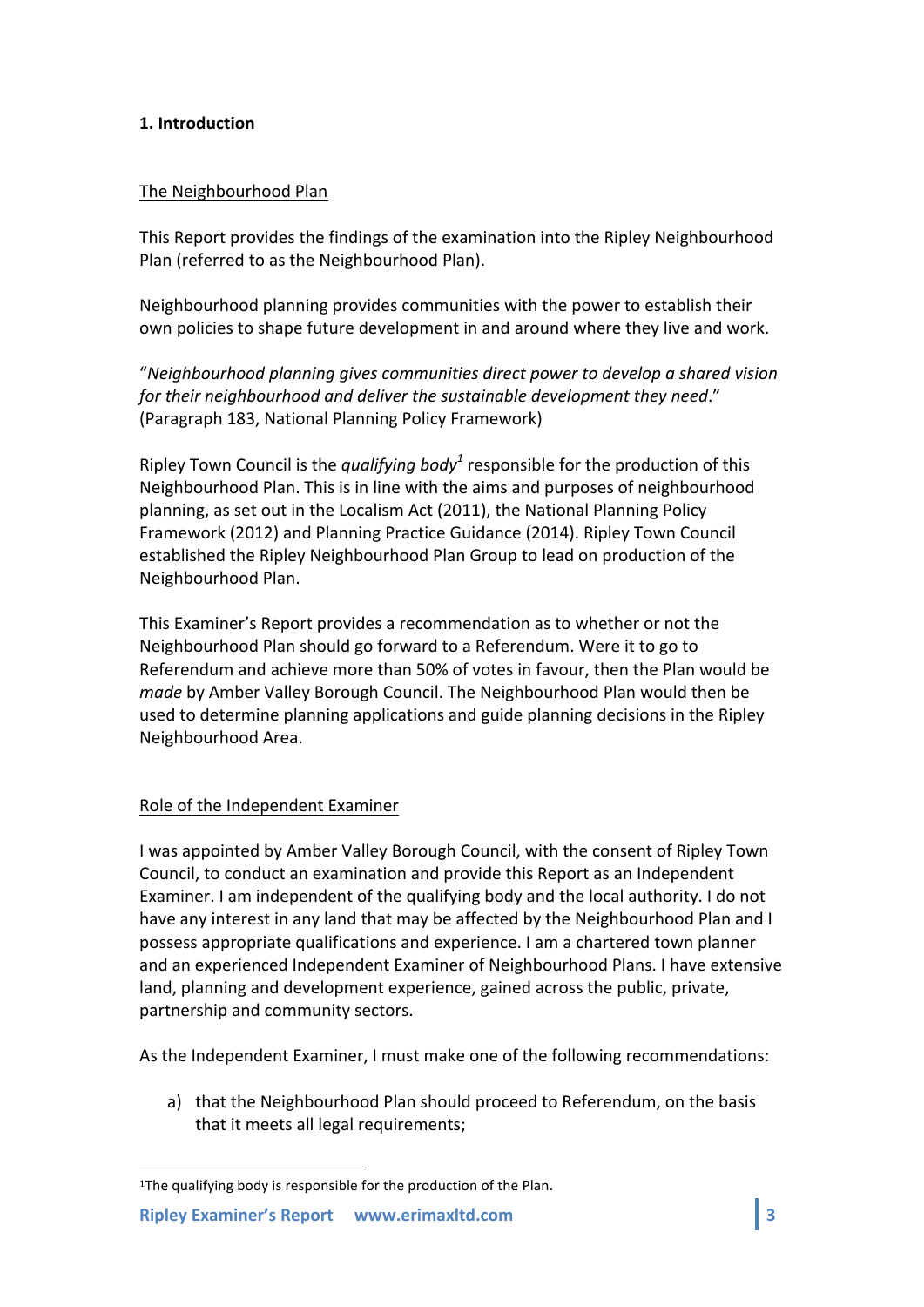- b) that the Neighbourhood Plan, as modified, should proceed to Referendum;
- c) that the Neighbourhood Plan does not proceed to Referendum, on the basis that it does not meet the relevant legal requirements.

If recommending that the Neighbourhood Plan should go forward to Referendum, I must then consider whether or not the Referendum Area should extend beyond the Ripley Neighbourhood Area to which the Plan relates.

In examining the Plan, I am also required, under Paragraph  $8(1)$  of Schedule 4B to the Town and Country Planning Act 1990, to check whether:

- the policies relate to the development and use of land for a designated Neighbourhood Area in line with the requirements of Section 38A of the Planning and Compulsory Purchase Act (PCPA) 2004;
- the Neighbourhood Plan meets the requirements of Section 38B of the 2004 PCPA (the Plan must specify the period to which it has effect, must not include provision about development that is excluded development, and must not relate to more than one Neighbourhood Area);
- the Neighbourhood Plan has been prepared for an area that has been designated under Section 61G of the Localism Act and has been developed and submitted for examination by a qualifying body.

Subject to the contents of this Report, I am satisfied that all of the above points have been!met.

## Neighbourhood Plan Period

A neighbourhood plan must specify the period during which it is to have effect. The title page of the Neighbourhood Plan states that it covers the period 2014-2028 and the second paragraph of the Introduction states that it seeks to "articulate a clear and distinctive vision for how the town of Ripley will grow and develop up to 2028." The Basic Conditions Statement confirms that the Neighbourhood Plan covers the period up to 2028 (para 2.3).

Taking the above into account, I confirm that the Neighbourhood Plan satisfies the relevant requirement in this regard.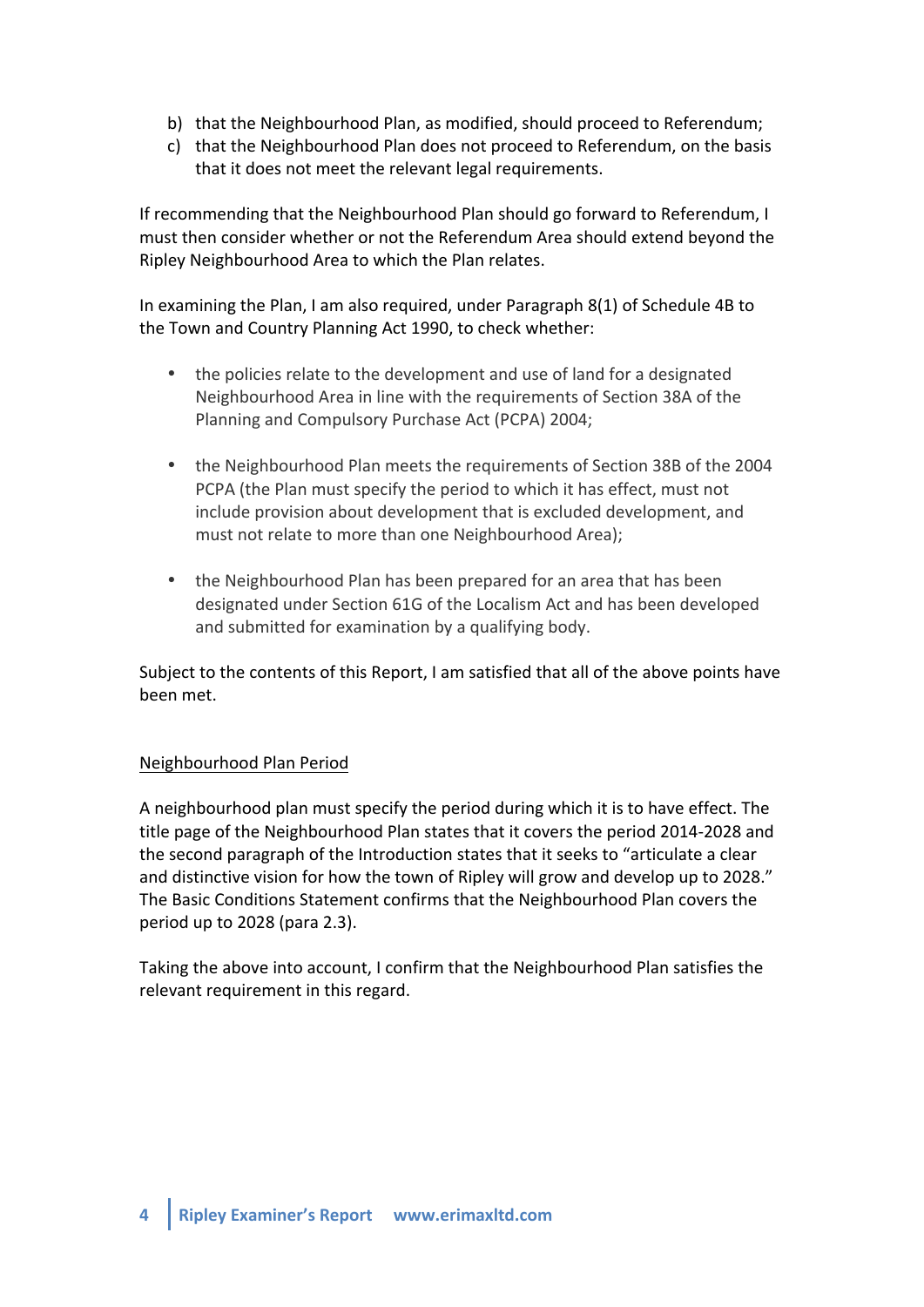#### Public Hearing

According to the legislation, when the Examiner considers it necessary to ensure adequate examination of an issue, or to ensure that a person has a fair chance to put a case, then a public hearing must be held.

However, the legislation establishes that it is a general rule that neighbourhood plan examinations should be held without a public hearing – by written representations only.

Further to consideration of the written representations submitted, I confirmed to Amber Valley Borough Council that I was satisfied that the Ripley Neighbourhood Plan could be examined without the need for a Public Hearing.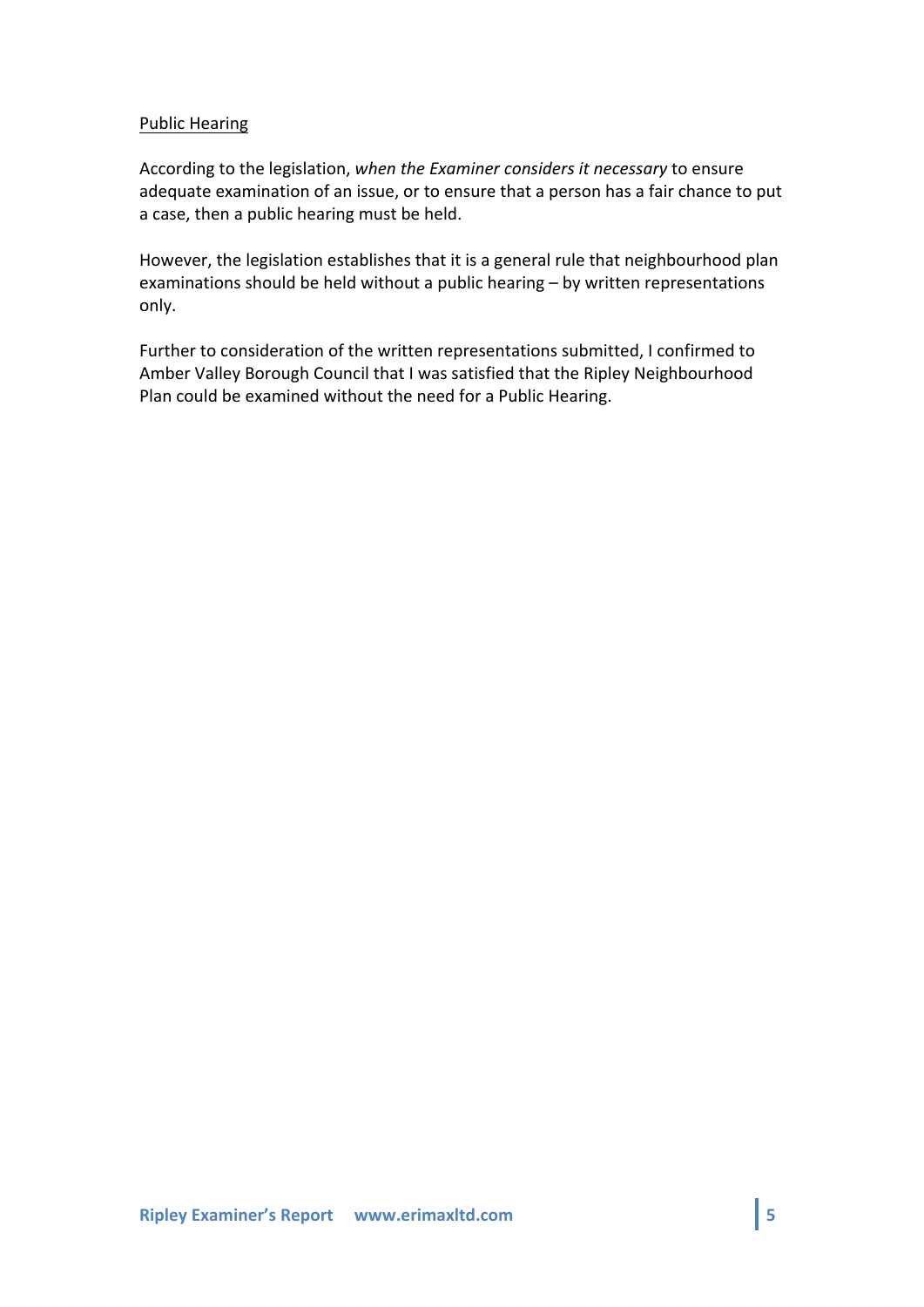## **2. Basic Conditions and Development Plan Status**

#### Basic!Conditions

It is the role of the Independent Examiner to consider whether a neighbourhood plan meets the "basic conditions." These were *set out in law*<sup>2</sup> following the Localism Act 2011. In order to meet the basic conditions, the Plan must:

- have regard to national policies and advice contained in guidance issued by the Secretary of State:
- contribute to the achievement of sustainable development;
- be in general conformity with the strategic policies of the development plan for the area:
- be compatible with European Union (EU) and European Convention on Human Rights (ECHR) obligations.

I have examined the Neighbourhood Plan against all of the basic conditions above.

## EU and ECHR Obligations

I am satisfied that the Neighbourhood Plan has regard to fundamental rights and freedoms guaranteed under the ECHR and complies with the Human Rights Act 1998 and there is no substantive evidence to the contrary.

The Neighbourhood Plan allocates land for development and the allocation of development land comprises one of the circumstances, referred to by the Planning Practice Guidance, whereby a strategic environmental assessment (SEA) *may* be required.

A Sustainability Appraisal Scoping Report was undertaken by the Town Council. Amber Valley Borough Council and statutory bodies, including Natural England, the Environment Agency and English Heritage were consulted. All comments made by these four organisations "were taken on board" and influenced the development of a subsequent Sustainability Appraisal, incorporating the requirements of an SEA.

Planning Practice Guidance establishes that *the local planning authority must decide* whether the draft neighbourhood plan is compatible with EU regulations. Amber Valley Borough Council has not raised any objections in this regard. I also note the absence of objection from any of the statutory consultees in respect of European legislation.

 $1$  Paragraph 8(2) of Schedule 4B of the Town and Country Planning Act 1990.

**<sup>6</sup>** Ripley Examiner's Report www.erimaxltd.com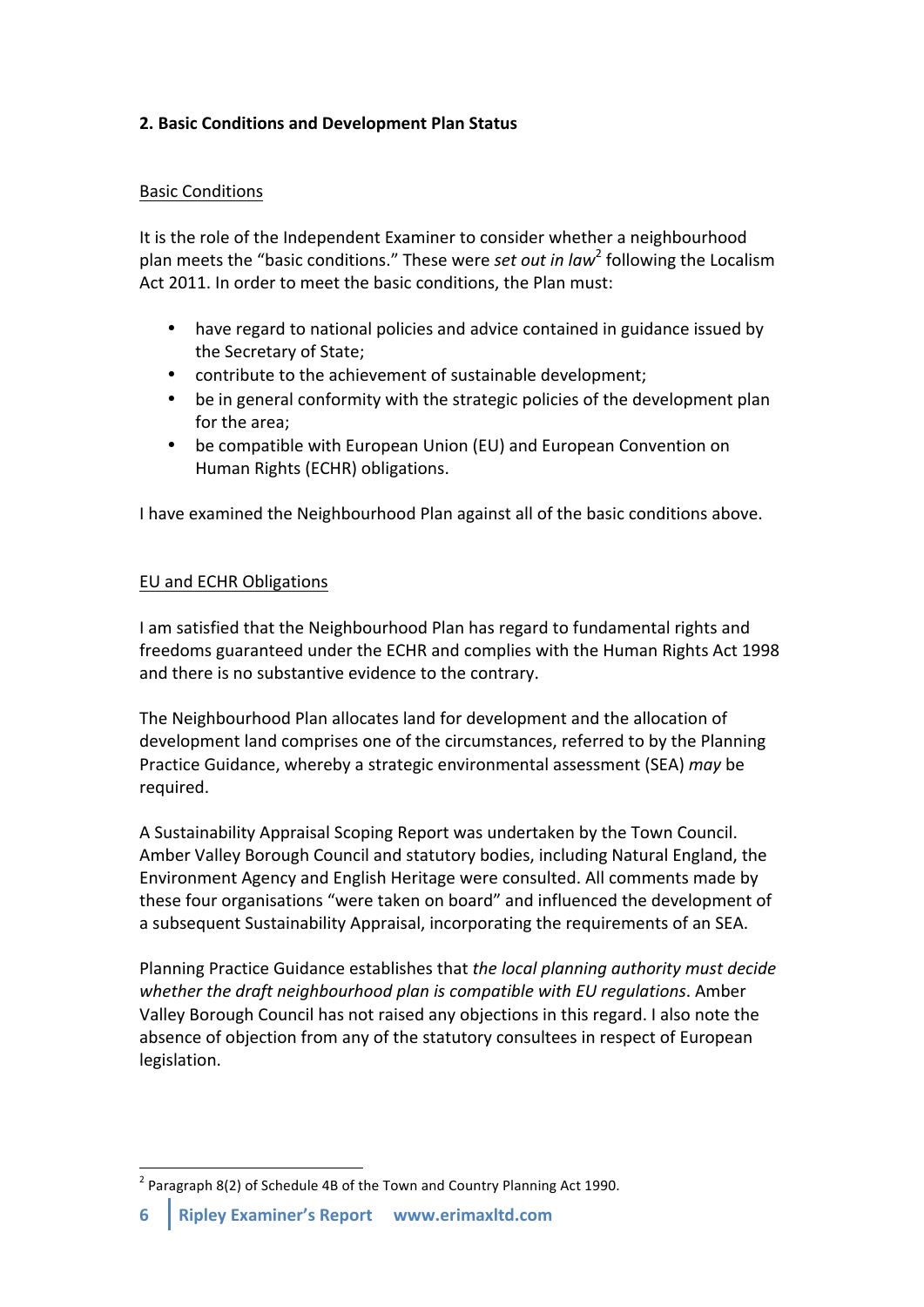The Basic Conditions Statement confirms that there are no European sites that would be affected by the proposals within the Neighbourhood Plan and that a Habitats Regulations Assessment was not necessary.

Taking all of the above into account and in the absence of evidence to the contrary, I am satisfied that the Neighbourhood Plan is compatible with EU obligations and that it does not breach, nor is in any way incompatible with the ECHR.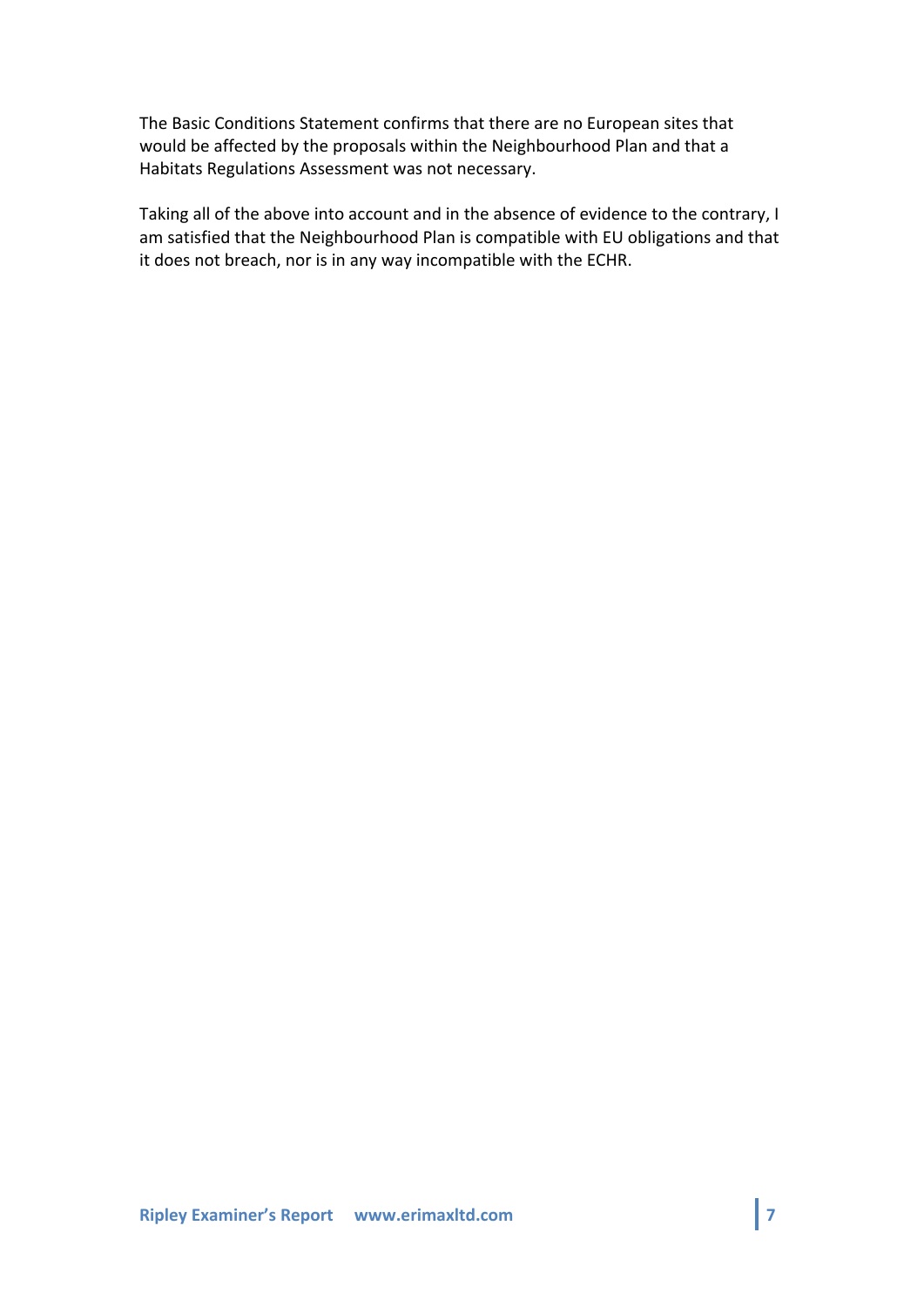## **3. Background'Documents and'Ripley Neighbourhood'Area**

#### Background!Documents

In undertaking this examination, I have considered a number of documents in addition to the Ripley Neighbourhood Plan. These include:

- National Planning Policy Framework (The Framework) (2012)
- Planning Practice Guidance (2014)
- Town and Country Planning Act 1990 (as amended)
- The Localism Act (2011)
- The Neighbourhood Planning Regulations (2012)
- Amber Valley Local Plan (Adopted 2006)
- Basic Conditions Statement
- Consultation Statement
- Sustainability Appraisal
- Other Supporting Documents

Also:

• Representations received during the publicity period

In addition, I spent an unaccompanied day visiting the Ripley Neighbourhood Area.

#### Ripley Neighbourhood!Area

A plan showing the boundary of the Ripley Neighbourhood Area is set out on page 2 of the Neighbourhood Plan.

Further to an application made by the Town Council, Amber Valley Borough Council approved the designation of Ripley as a Neighbourhood Area on 4 March 2013.

This satisfied a requirement in line with the purposes of preparing a Neighbourhood Development Plan under section 61G (1) of the Town and Country Planning Act 1990 (as amended).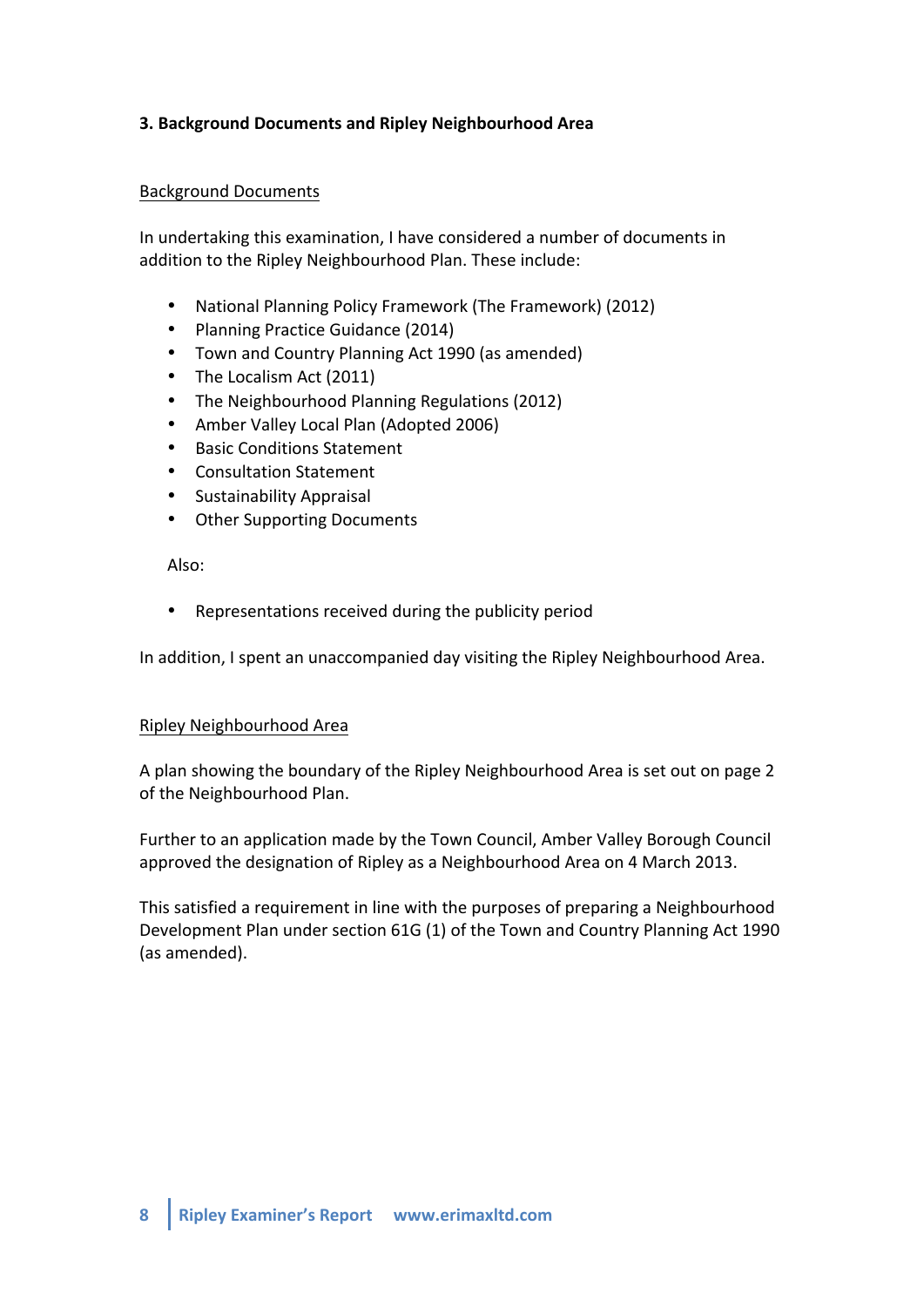## **4. Public'Consultation**

#### Introduction

As land use plans, the policies of neighbourhood plans will become the basis for planning and development control decisions. Legislation requires the production of neighbourhood plans to be supported by public consultation.

Successful public consultation enables a neighbourhood plan to reflect the needs, views and priorities of the local community. It can create a sense of public ownership, help achieve consensus and provide the foundations for a successful 'Yes' vote at Referendum.

#### Ripley Neighbourhood Plan Consultation

Ripley Town Council submitted a Consultation Statement to Amber Valley Borough Council. This sets out who was consulted and how, together with the outcome of the consultation. As such, the Consultation Statement meets the requirements of the neighbourhood planning *regulations*<sup>3</sup>.

Taking into account the evidence provided, I am satisfied that the production of the Neighbourhood Plan was supported by public consultation. It is clear that the views of the wider community were actively sought and taken into account.

The Consultation Statement notes that consultation commenced in April 2013. Consultation included meetings with a wide range of individuals and organisations, including local schools and business people. Drop-in days were held and "stalls with maps" were set up in Ripley and the surrounding area. The draft plan underwent consultation in early 2014 and was supported by consultation events in March 2014.

Consultation was publicised via the distribution of flyers and posters, press releases and the use of social media. The Neighbourhood Plan featured on the local commercial radio station. Use was also made of the Ripley and Heanor Newsletter and the Town Council's website.

The Neighbourhood Plan Group set out and considered the issues raised and published minutes of the meeting at which the resultant changes to the draft plan were agreed.

The Consultation Statement presents an audit trail to demonstrate that consultation was widely promoted, opportunities for comment were provided and that comments were duly taken into account. I am satisfied that people and organisations were provided with a fair chance to have their say.

!!!!!!!!!!!!!!!!!!!!!!!!!!!!!!!!!!!!!!!!!!!!!!!!!!!!!!!

<sup>&</sup>lt;sup>3</sup>Neighbourhood Planning (General) Regulations 2012.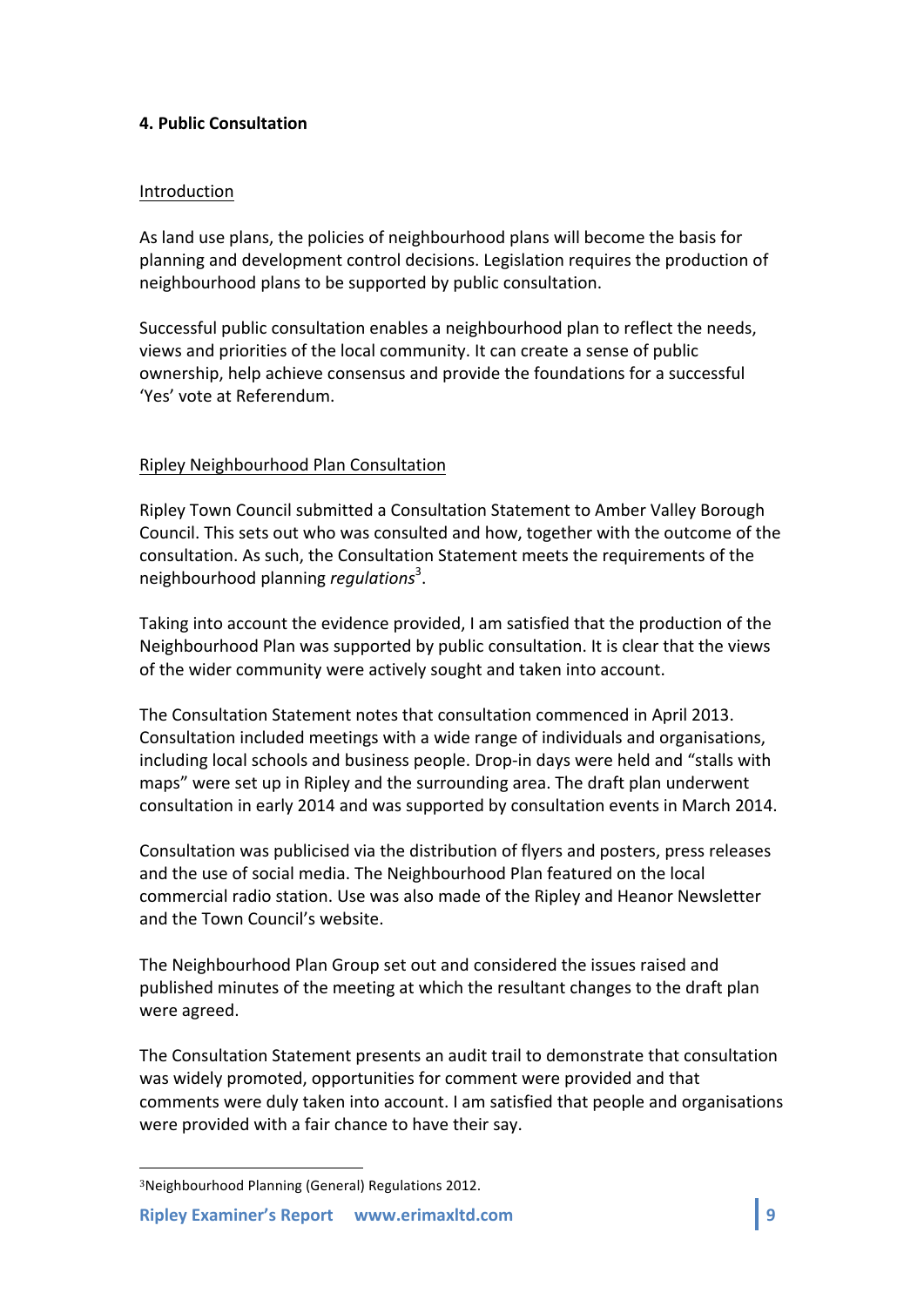## **5. The'Neighbourhood'Plan'– Introductory'Section**

## Where modifications are recommended, they are presented as bullet points and highlighted in bold print, with any proposed new wording in italics.

The policies of the Neighbourhood Plan are considered against the basic conditions in Chapter 6 of this Examiner's Report. I have also considered the Introductory Section of the Neighbourhood Plan and make recommendations below which are aimed at making it a clear and user-friendly document.

#### Foreword, Vision Statement and Core Objectives

The Table of Contents fills two pages. As such, it appears unnecessarily long. Subject to other changes recommended below (whereby the Contents page will need to take into account other modifications) I recommend the following:

**Remove the Draft Core Strategy and emerging policy references. Remove** the individual Policy references. Remove the Introduction references. Remove the Ripley Neighbourhood Plan Objectives references. For **example,'the'Housing'reference'in'the'Contents'page'should'include'** "Housing; Background Information on Housing; Housing Policies."

The third paragraph of the Foreword is incorrect. Legislation does not require a neighbourhood plan to be in conformity with a draft planning document. The Foreword goes on to include unnecessary commentary upon and direct references to the Draft Amber Valley Core Strategy, which is not an adopted planning document and consequently, does not form part of the adopted development plan.

**Delete the third paragraph of the Foreword and delete all following paragraphs'up'to'"How'the'Ripley'Neighbourhood'Plan'has'been produced"' section.**

The Stage 1 paragraph is unclear and refers to other neighbourhood plans not relevant to this Neighbourhood Plan.

**Delete the two paragraphs in Stage 1 and replace with "The Ripley' Neighbourhood'Plan'area'was'approved'by'Amber'Valley'Borough Council,' on'4'March'2013.'This'was further'to'an'application'by'Ripley'Town'Council,'** which has led on the production of the Neighbourhood Plan."

The Vision Statement and Objectives are clear. This section includes unnecessary references to the Draft Amber Valley Core Strategy.

• Delete the fourth paragraph of the Vision section.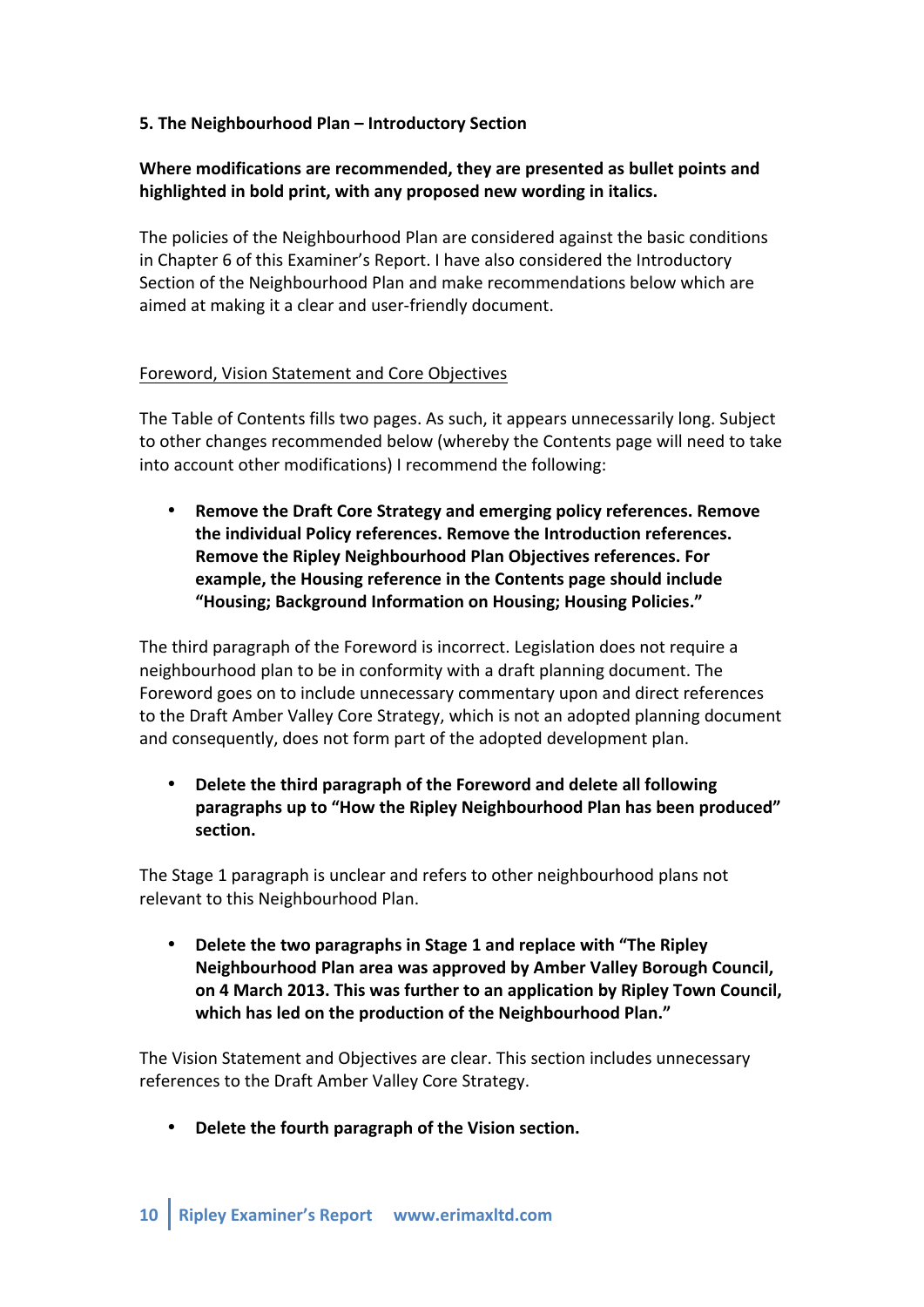• Re-word the first sentence of the first paragraph of the Core Objectives section "The Core Objectives set out how the vision of the Plan will be delivered. They reflect a variety of factors, including the locally specific vision for Ripley developed through community engagement and *information relating to existing and emerging planning policy."* 

Subject to the above modifications, this section provides an appropriate and relevant introduction to the Policies that follow.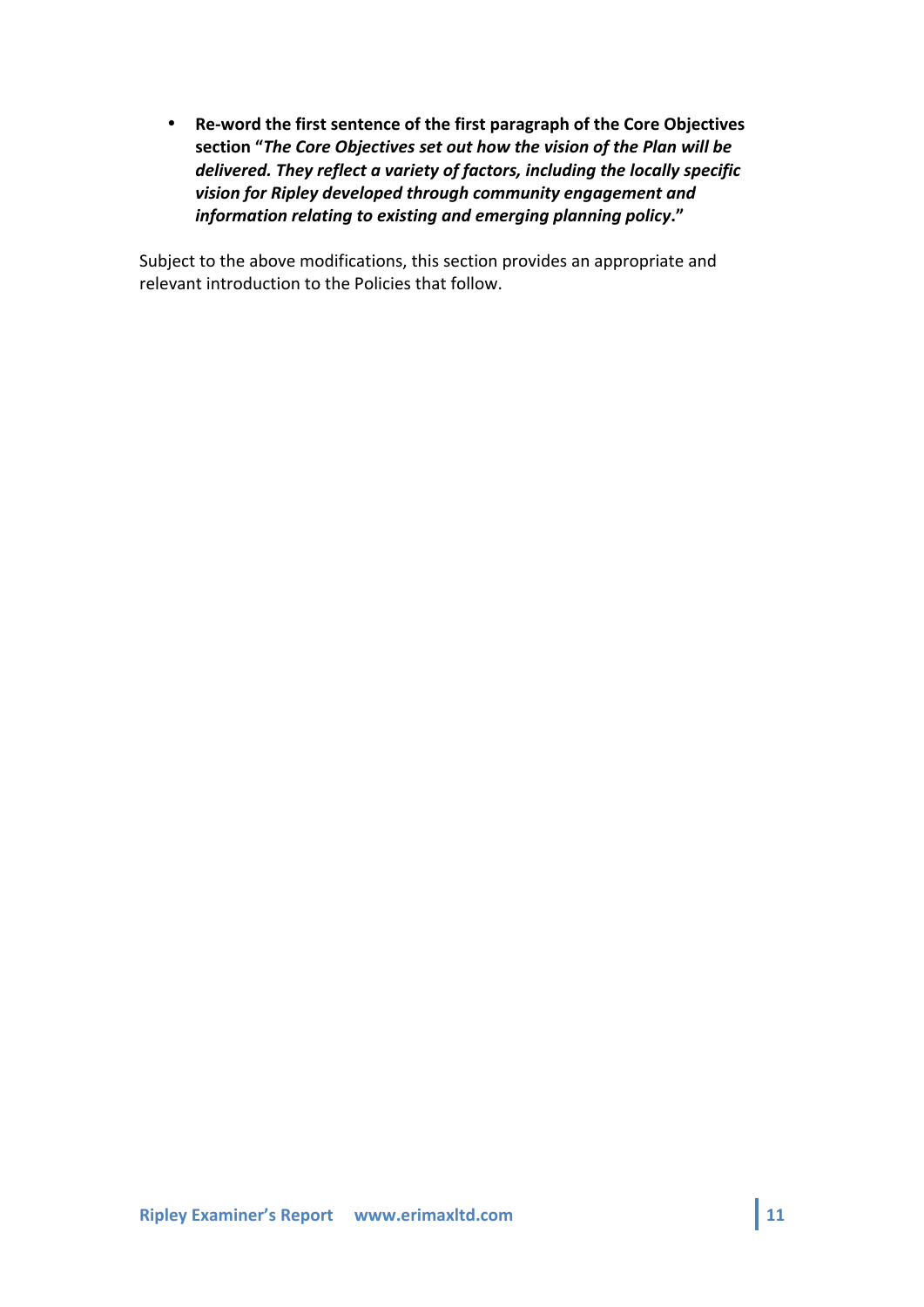## **6. The'Neighbourhood'Plan'– Neighbourhood'Plan'Policies**

It is difficult to distinguish the Policy text from the supporting text. There are no illustrative devices (such as boxes), use of colour, etc. Consequently, the Policies do not stand out from the supporting text. The Policies are the most important part of the Neighbourhood Plan and the presentation should reflect this. I recommend:

## Distinguish the Policies from the rest of the text. If nothing else, I recommend that the Policy text is presented in bold

Overall, the presentation of the Neighbourhood Plan appears somewhat dull and indistinctive. There are many pages of text with little in the way of design, illustrations, plans or photographs, to break it up and add some visual interest. This does not mean that the Neighbourhood Plan fails to meet the basic conditions. However, to my mind, the presentation of the Neighbourhood Plan fails to reflect the enormous amount of work that has clearly been dedicated to its production. Some simple presentational devices (differentiating text, use of colour, photos, etc) would make a significant, positive difference.

More than three pages of the Neighbourhood Plan are devoted to setting out the Core Objectives. It is therefore unnecessarily repetitive to include Objectives in each of the Policy chapters that follow. I consider this further in my recommendations relating to each of the Policy chapters set out below.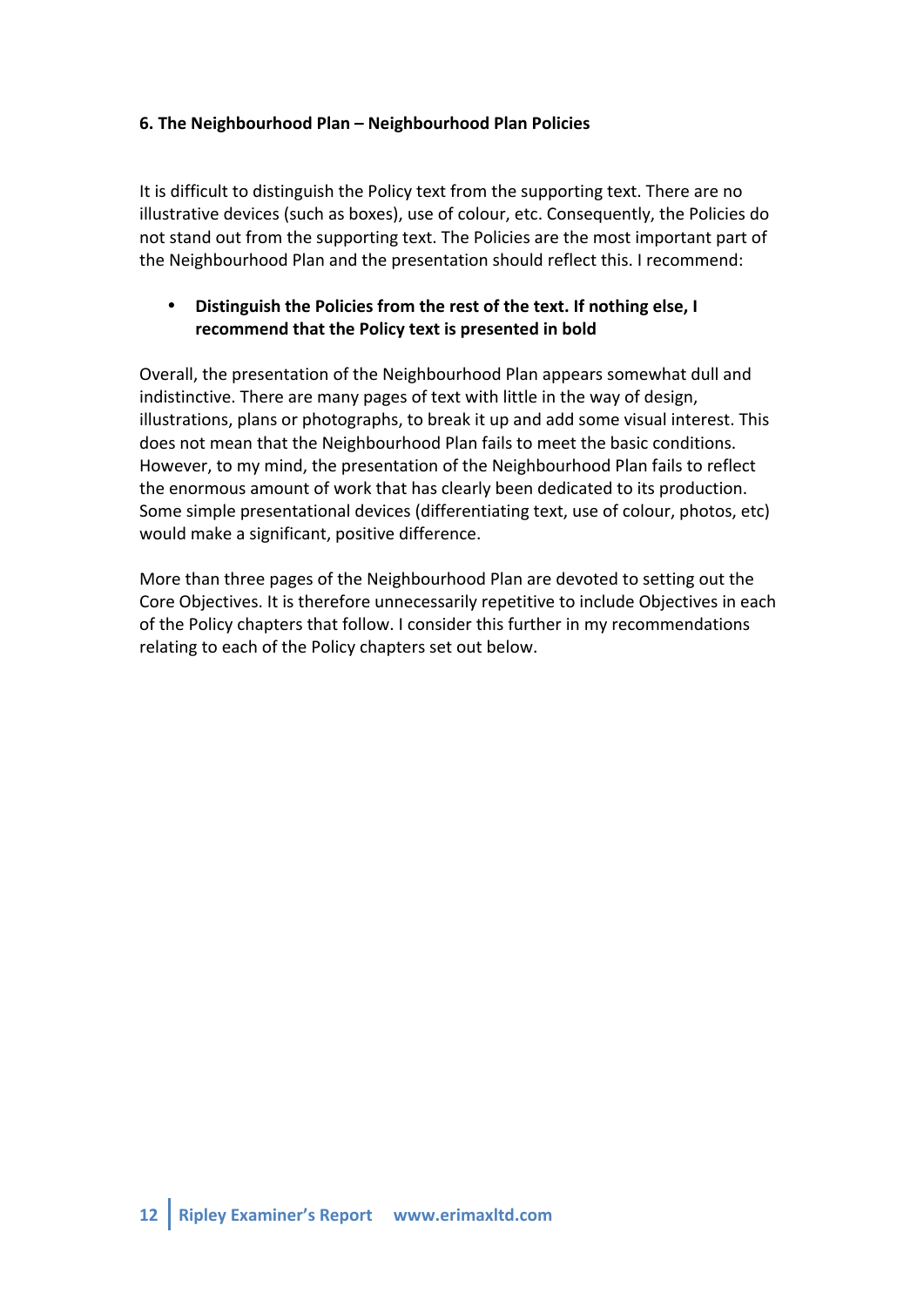## Housing

A list of Appendices is provided at the end of the Neighbourhood Plan, the provision of further references detracts from the content of the Neighbourhood Plan.

## **Delete reference to Appendix 7 in the first line of the Housing chapter. Also delete'all'other references'from'this'Chapter.'**

Much of the supporting text to the Policies in this chapter simply repeats or refers to text from the Draft Amber Valley Core Strategy document. As above, that document does not comprise part of the adopted development plan and extended references to it are inappropriate, unnecessary and confusing.

The Neighbourhood Plan states that the Core Objectives have emerged from consultation and from the consideration of relevant information. I recommend:

- **Delete the second paragraph of the Introduction**
- Delete the section entitled "Housing Context from the Suspended Draft AVBC Core Strategy."
- For clarity, delete everything on page 14.

Page 17 of the supporting text provides a list of objectives. As per comments above, these comprise unnecessary repetition. The list is then followed by two more lists, setting out how the objectives will be delivered and setting out actions and requirements. Consequently, these lists read as Policies but they are not Policies. The chapter goes on to refer to Emerging Draft Policies. I recommend:

- **Delete all text under the heading "Ripley Neighbourhood Plan Objectives** for Housing Development" on pages 17 and 18
- **Delete'Emerging'Draft'Policies'title'and'sentence'below**

## Policy H1: Proposed Sites for Housing Development

The Policy opens with an inappropriate reference to the Draft Amber Valley Core Strategy. It then states that some sites have been withdrawn and are referred to in the subsequent table; and goes on to provide some background and rather confusing information about the numbering of sites. Consequently, the first three paragraphs of Policy H1 fail to set out any Policy requirements.

Policy H1 has been poorly drafted. It fails to have regard to paragraph 154 of the Framework, which requires policies to afford decision-makers with a clear indication of how they should react to a development proposal. However, I find that this can be resolved by the following recommended change: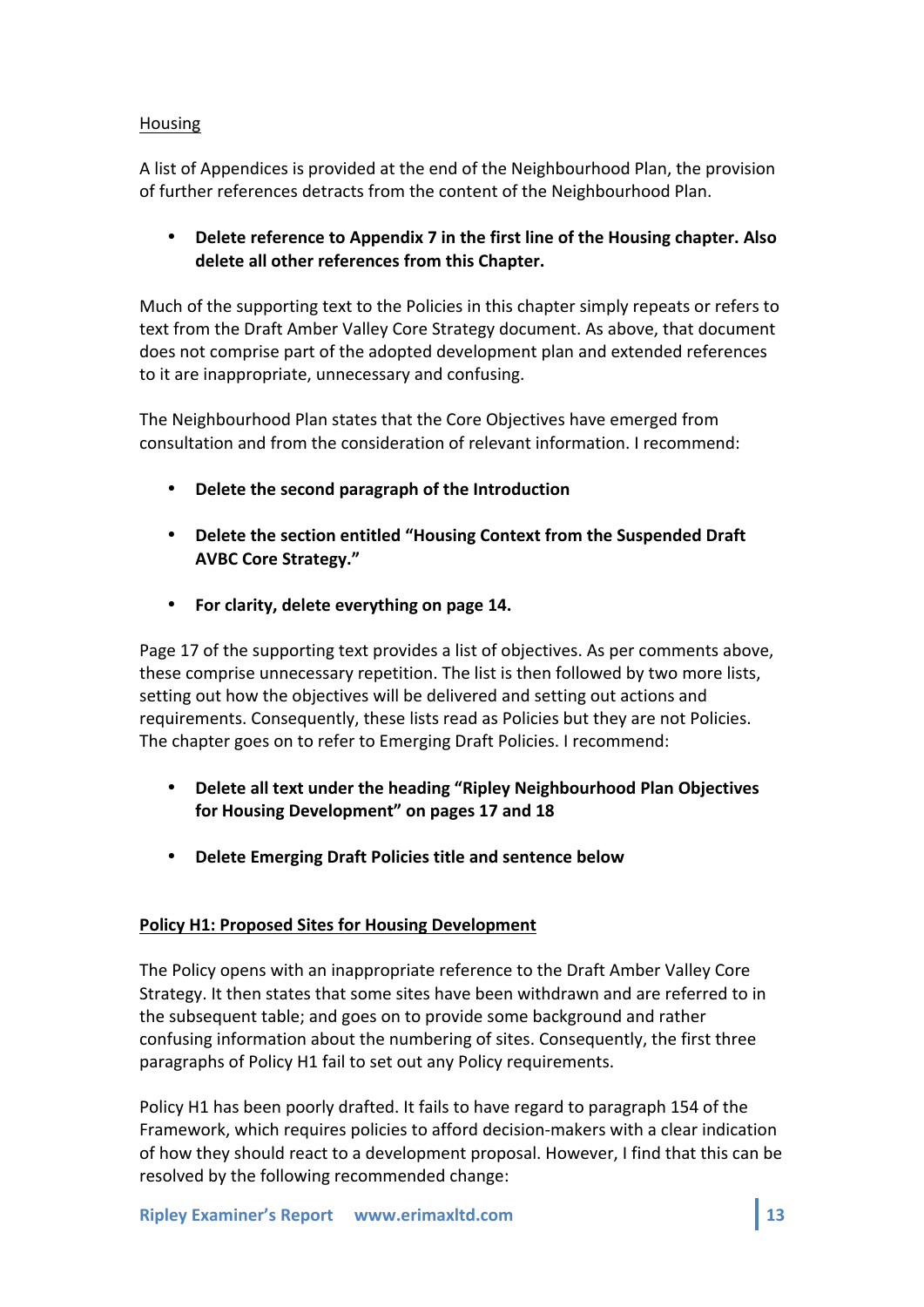# • Delete first three paragraphs. Replace with "*The following housing sites are allocated!for!new!housing:***"**

It is confusing and unnecessary to include allocations that are not allocations in a table of allocations.

## • **Delete'the'two'"withdrawn"'allocations'from'Table'2.**

The names of each of the allocated sites are provided. There is no need to also retain the reference numbers used during the site selection process, which are confusing. However, for clarity, the allocations should be shown on a plan.

**Delete reference numbers before each allocation title in Table 2** 

# • Provide a plan showing the location of each allocated site and include a **reference'to'this'Plan'underneath'Table'2**

The Notes to Table do not form part of the Policy and detract from the clarity of the Policy.

## • **Delete the Notes in Table 2**

Allocation of the Former Butterly Engineering site would result in the loss of employment land identified as an existing business and industrial area. Consequently, the Policy H1 would fail to be in general conformity with policy ER3 of the Amber Valley Local Plan.

In support of the allocation, Ripley Town Council states that the land is available and that the Plan has been informed by a viability appraisal. However, these are not factors which themselves provide evidence to support the loss of employment land. There is no evidence to demonstrate that the allocation of the employment land for housing would not lead to a shortfall in the availability of sufficient business and industrial land to meet the Neighbourhood Area's requirements.

Taking the above into account, the inclusion of the Butterly Engineering site as a housing allocation does not meet the basic conditions.

## • Delete Butterly Engineering Site from Policy H1

Subject to the modifications above, Policy H1 helpfully provides some housing allocations to support sustainable development in the Neighbourhood Area. I note that, together with Policy H2, this Policy does not seek to place a cap on the number of houses to be built in the Neighbourhood Area during the plan period.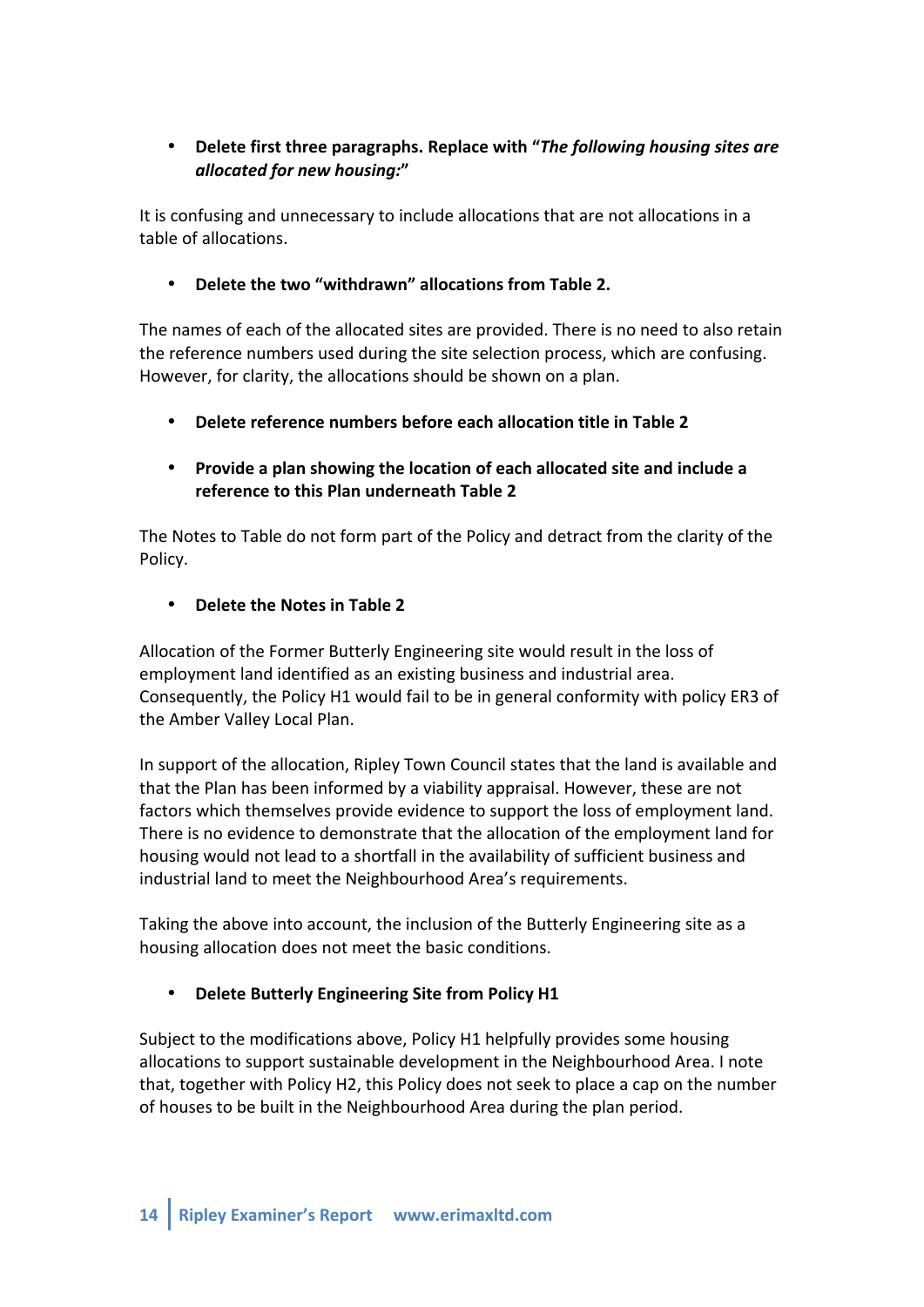## Policy H2: Other Sites for New Housing Development

Policy H2 is a supportive policy, aimed at providing for housing growth. In this way, it has regard to the Framework, which promotes the delivery of new homes (Chapter 6) and which requires housing applications to be considered n the context of the presumption in favour of sustainable development (para 49).

However, I make a number of recommendations relating to other policies contained in the Housing chapter and I note that various policies of the Neighbourhood Plan, not just Housing Policies, are relevant to residential development in the Neighbourhood Area. As the Policy refers to other Policies in the Neighbourhood Plan, I recommend the following:

Re-word Policy H2, "*Subject to this and other Policies in the Plan, favourable consideration will be given to: a) proposals for the development* of 15 or more new dwellings on sites where the applicant can demonstrate *that such proposals would meet needs which cannot be met on the sites allocated in Policy H1; and b) proposals for the development of less than 15 dwellings***."**

Subject to the above, policy H2 meets the basic conditions.

#### Policy H3: Housing Types, Mix and Choice

Policy H3 is highly prescriptive. It requires all residential developments of 0.5 ha, or of 15 dwellings and above, to be built at a density of 30 dwellings per hectare.

Together, the Framework and Amber Valley Local Plan Policy H12 support housing development that reflects and protects local character. Such a stringent approach to density would fail to enable proposals to fully reflect local character in all cases and there is no evidence to demonstrate that this would not be the case. Consequently, the Policy fails to meet the basic conditions.

Furthermore, Policy H3 requires at least 60% of all dwellings built on such developments to have no more than two bedrooms. This fails to have regard to the Framework's requirement for plans to enable the delivery of a wide choice of high quality homes (para 50). Nor does it have regard to the Framework's requirement for sufficient flexibility to take account of changing market conditions over time (para 50).

National policy requires plan-makers to plan for a mix of housing based on current and future demographic trends, market trends and the needs of different groups. Requiring no less than 60% of homes on every housing site of over 0.5ha to provide no more than 2 bedrooms would fail to have regard to this.

Policy H3 does not meet the basic conditions.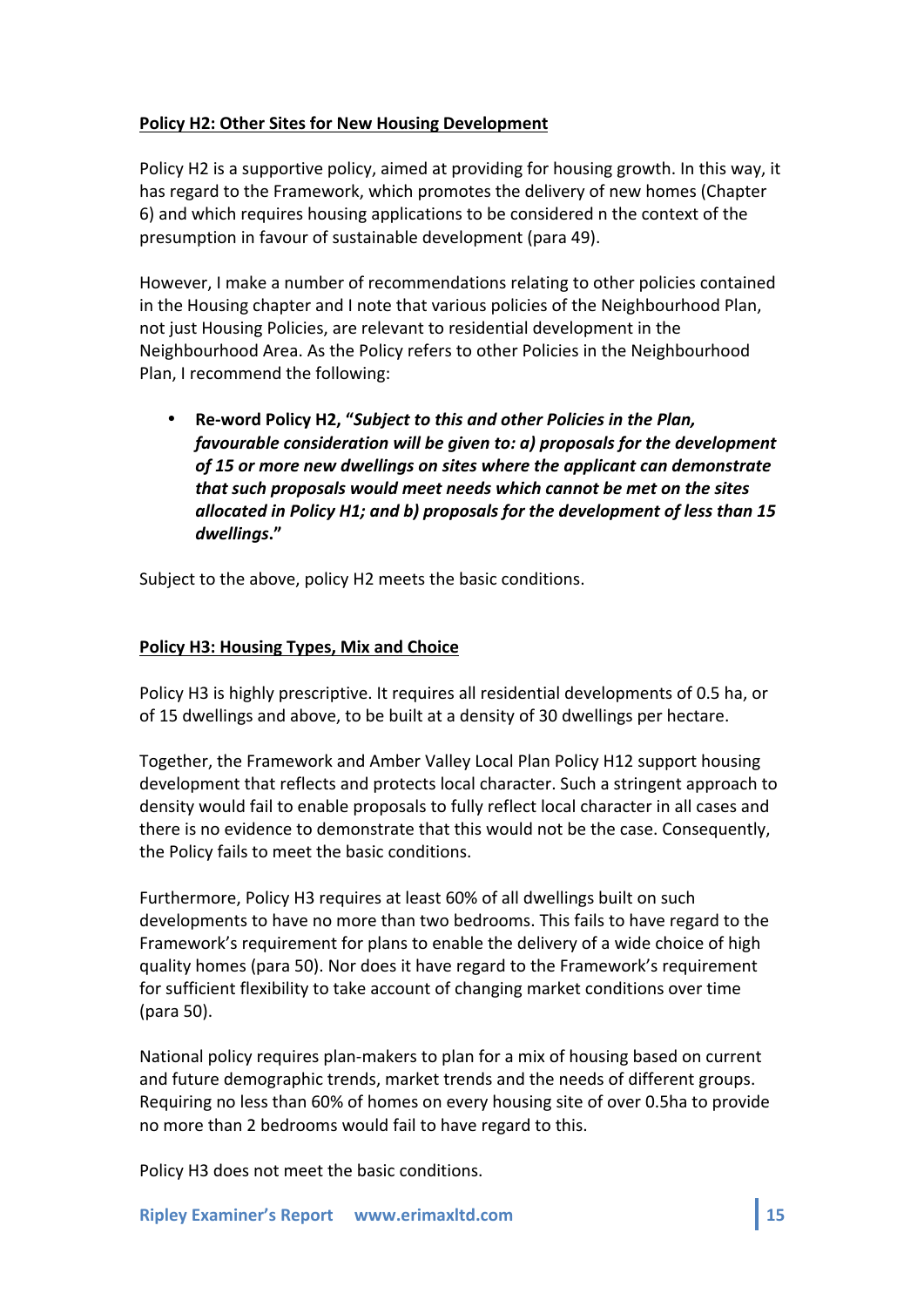• Delete Policy H3

## Policy H4: Housing for Elderly or Disabled People

Policy H4 requires all housing development, including extensions and alterations to be designed in accordance with the Lifetime Homes Design Criteria and to take account of the needs of people with disabilities. As worded, this is an onerous Policy. It would, for example, for example, apply to replacement double glazing in a Conservation Area.

However, the general thrust of the Policy has regard to the Framework's aim of planning for the needs of different groups in the community (para 50). I recommend the following:

**Re-word Policy H4: "Proposals for new housing should be designed in** *accordance!with!the!Lifetime!Homes!Design!Criteria***"**

## Policy H5: Affordable Housing

Policy H5 requires 30% affordable housing provision. This has regard to Policy H10 of the Amber Valley Local Plan, which states that affordable housing provision will be expected to be within the range of 20% to 30%.

The middle paragraph of Policy H5 requires affordable housing to be indiscernible from and well-integrated with, market housing. No background information has been provided to set out why this is a requirement, or to demonstrate that it can be implemented. It may well be, for example, that registered social landlords would prefer affordable housing to be grouped together, for management purposes.

## **Delete middle paragraph of Policy H5**

I note that the Policy goes on to provide for flexibility in the determination of the affordable housing requirement, having regard to the Framework (para 50).

Subject to the above, Policy H5 meets the basic conditions.

## Policy H6: Housing Development Criteria

This Policy sets out a long list of wide-ranging requirements, from sprinkler systems to incorporating Sustainable Urban Drainage. Some of the requirements are very general and it is not clear how others will be measured. Consequently, the Policy simply reads as a general wish list and it fails to have regard to the Framework in respect of providing decision makers with a clear indication of how to respond to a development proposal. It fails to meet the basic conditions.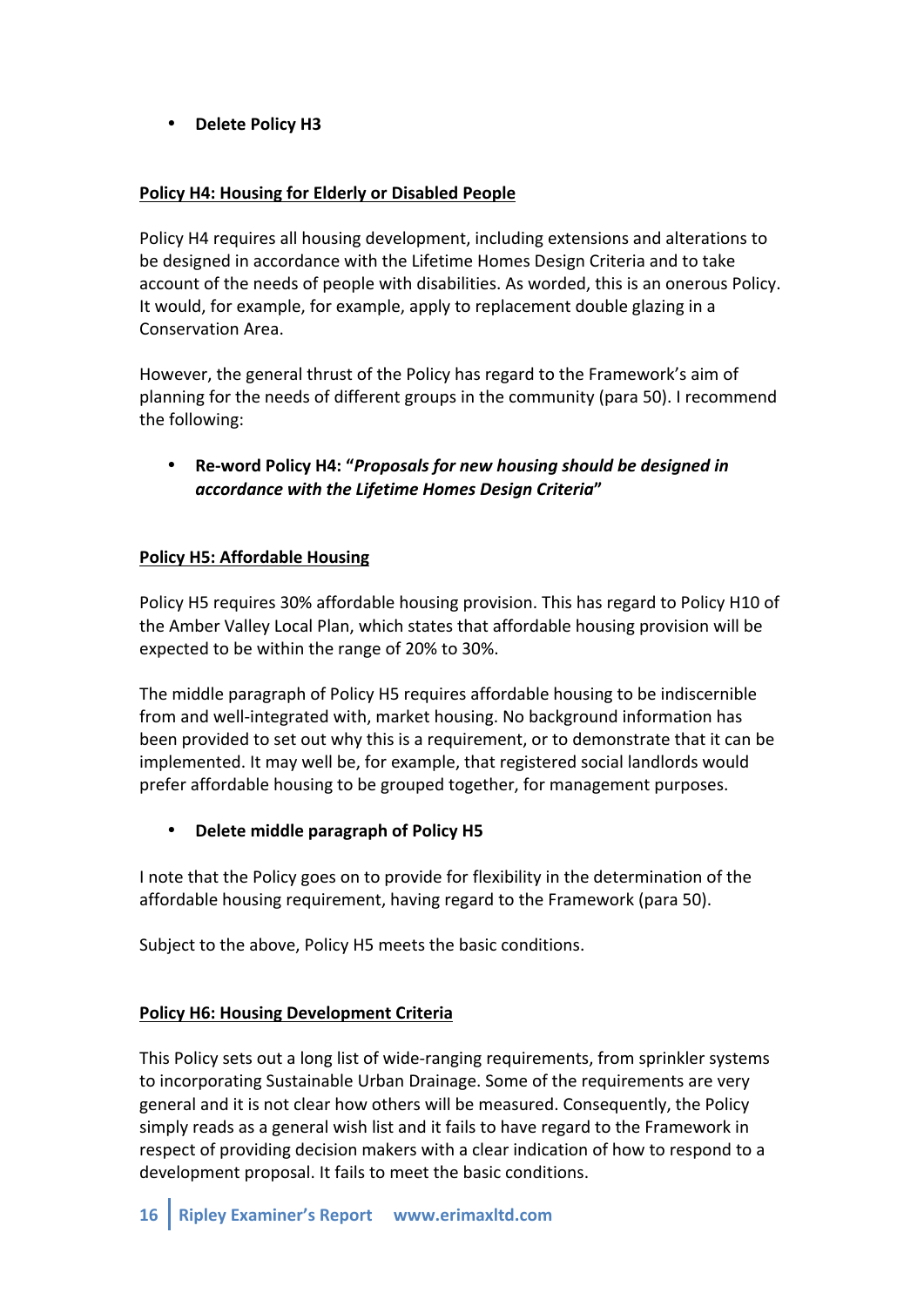## • **Delete Policy H6**

However, rather than lose sight of a list of useful reference points, I recommend the following:

• Retain the text of the deleted Policy and provide with a new heading **"Community'Action."'Replace'"New'housing'proposals…has'demonstrated'** that:" with "*The Town Council recommends that all new housing proposals* take into account the following: 1. The development is in scale..."

The section entitled "Explanatory Requirements for Policy H6" reads as a Policy but is not a Policy.

• Delete all text on pages 23 and 24.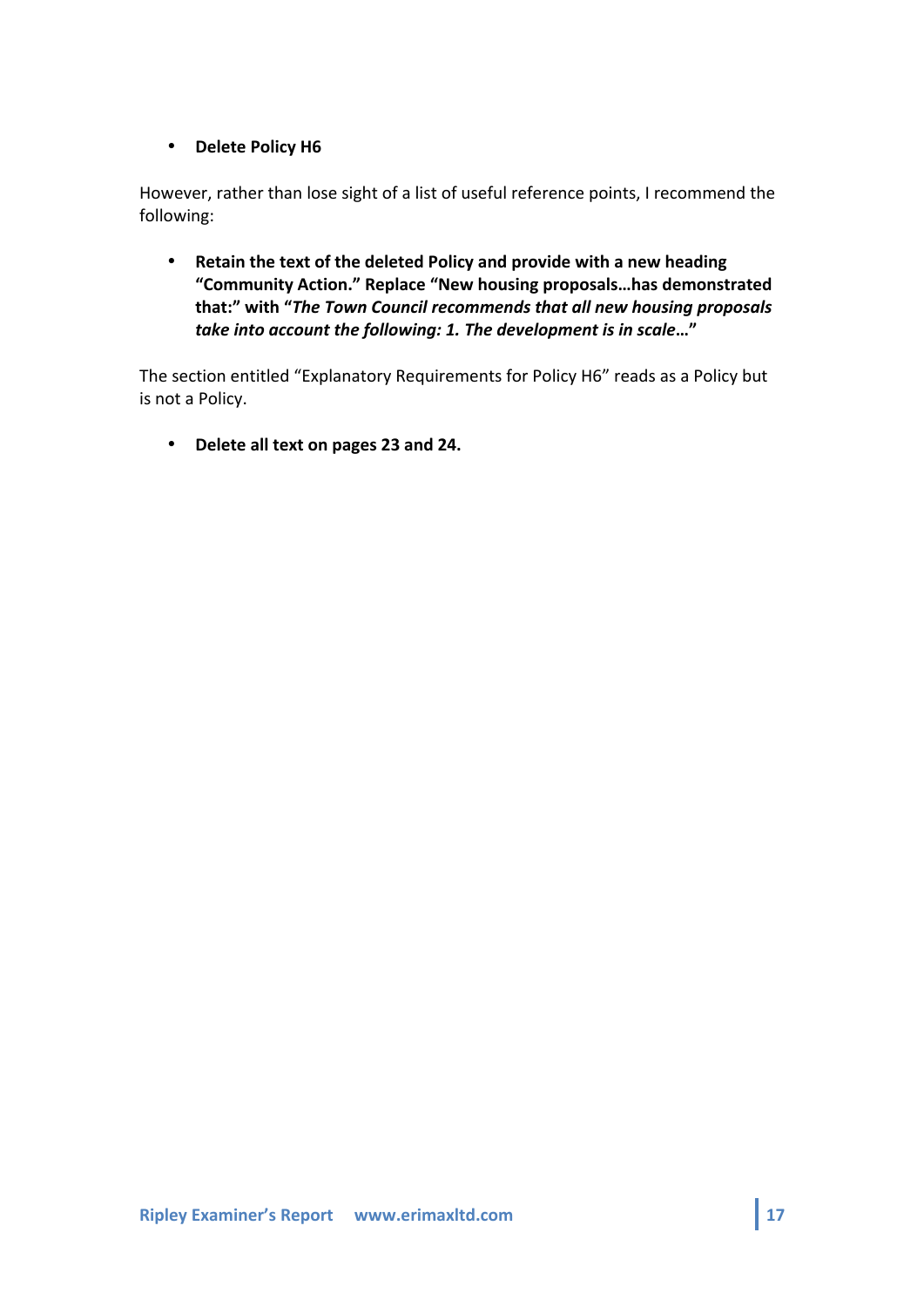#### Open Space and Other Green Spaces

The reference in the second paragraph of page 25 to "but is not Green Belt as such" does not make sense. Land is either allocated as Green Belt or is not allocated as Green Relt

- **End the second paragraph of the Introduction at "... non-recreational uses"** (delete the rest of the text in that paragraph)
- Delete references to Appendix 14
- Delete references to the Draft Amber Valley Core Strategy (penultimate) **paragraph'on'page'27)**
- Delete all text in the section "Open Space Context from Suspended Draft **AVBC Core Strategy"**
- Delete all text in the section "Ripley Neighbourhood Plan Objectives for **Open'Space'and'Other'Green'Spaces" and'"Emerging'Draft'Policies"**
- For clarity, all text from the end of "Open Space Issues" on page 27, up until Policy OS1, to be deleted.

## **Policy'OS1:'Specific'Sites'and'Amenities'to be'Protected'from'Development**

This Policy provides a list of sites. It states that they will be protected from development that would "adversely affect their character and function." No definition of their character and function is provided. Consequently, the Policy does not provide decision makers with a clear indication of how they should respond to a development proposal. It fails to have regard to the Framework (para 154) and does not meet the basic conditions.

• **Delete Policy OS1** 

Rather than lose sight of the aims of Policy OS1, I recommend:

**Replace Policy OS1 as a "Community Action". Retain the list of sites and** replace the opening sentence with "*The following sites are important to the Neighbourhood Area and the Town Council will seek to work together with relevant landowners and organisations to protect them*:"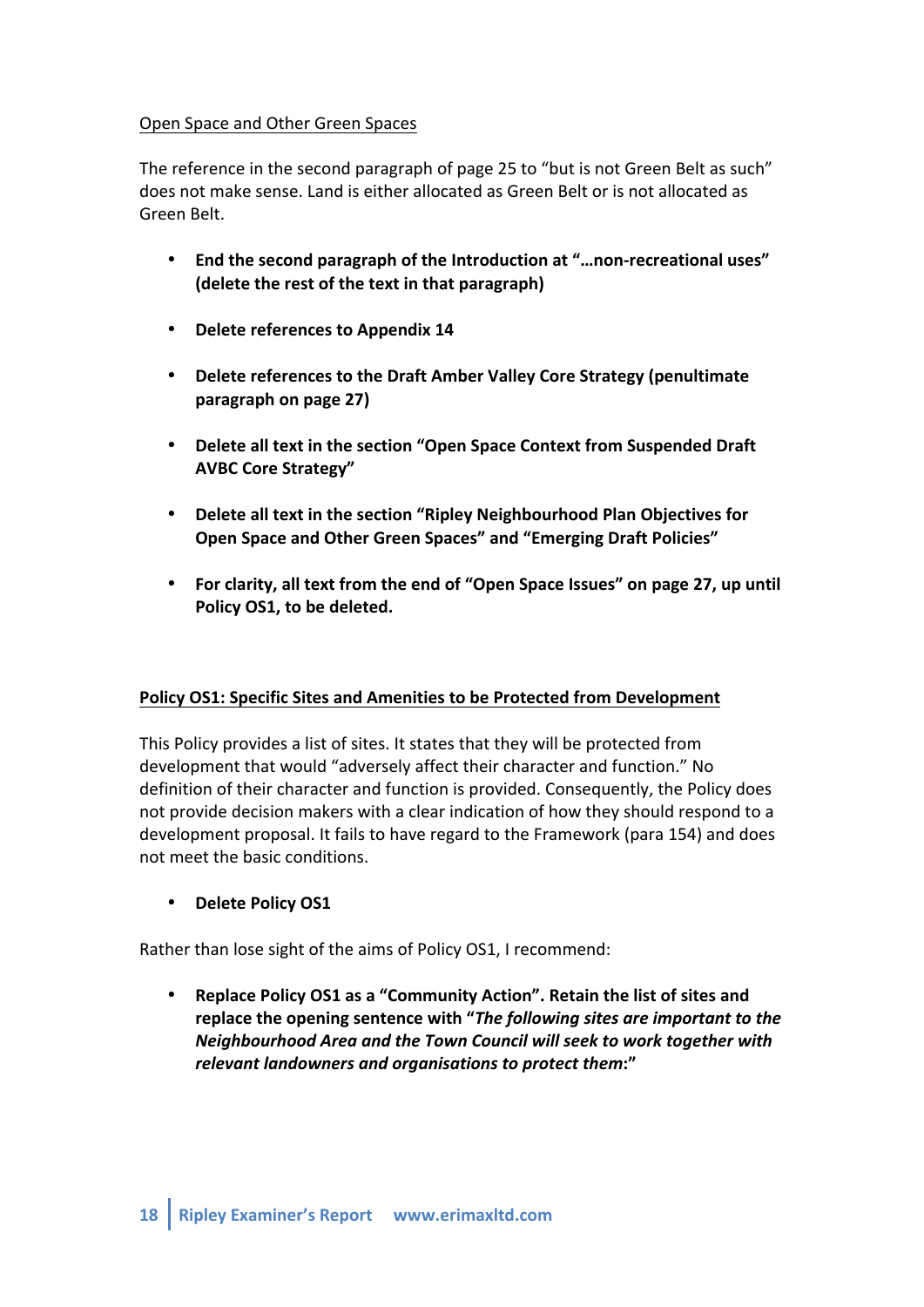## Policy OS2: Prevention of Coalescence

Policy OS2 does not define coalescence, but simply states that development that would result in the coalescence of settlements will not be permitted. There is no indication of how this Policy would work in practice. For example - would it only apply when a proposal would result in Ripley, or another settlement, becoming entirely indivisible from another settlement ? Would it apply when a proposal would result in Ripley, or another settlement, expanding such that it would be nearer to another settlement ? Would new gardens or parkland be considered as gaps or as development within coalescence ?

The Policy fails to have regard to paragraph 154 of the Framework. It does not meet the basic conditions.

• **Delete'Policy'OS2**

## **Policy'OS3'– New'Local'Green'Spaces**

Local Green Space is a restrictive and significant policy designation. The Framework requires the managing of development within Local Green Space to be consistent with policy for Green Belts (para 78). Effectively, Local Green Space, once designated, provides protection that is comparable to that for Green Belt land.

Policy OS3 identifies two Local Green Spaces. The Policy states that these are allocated in accordance with paragraph 76 of the Framework.

• **Change'reference'to'"…***paragraphs!76!to!78!of!the!National!Planning***…"**

I note that this Policy has emerged through consultation and there are no objections to it.

Given the importance of their designation, it is inappropriate to allocate new Local Green Spaces but not identify them on a plan within the Neighbourhood Plan. A reference to an appendix is insufficient in this regard.

• **Provide'a'plan'showing'the'boundaries'of'the'Local'Green'Spaces.'Replace'** references to appendices with a reference to this plan.

# Policy OS4: Developments Affecting Local Green Spaces and other Designated **Open Spaces**

Local Green Space policy is clearly set out in paragraphs 76 to 78 of the Framework. It states, unequivocally, that "local policy for managing development within a Local *Green Space should be consistent with policy for Green Belts"* (para 78).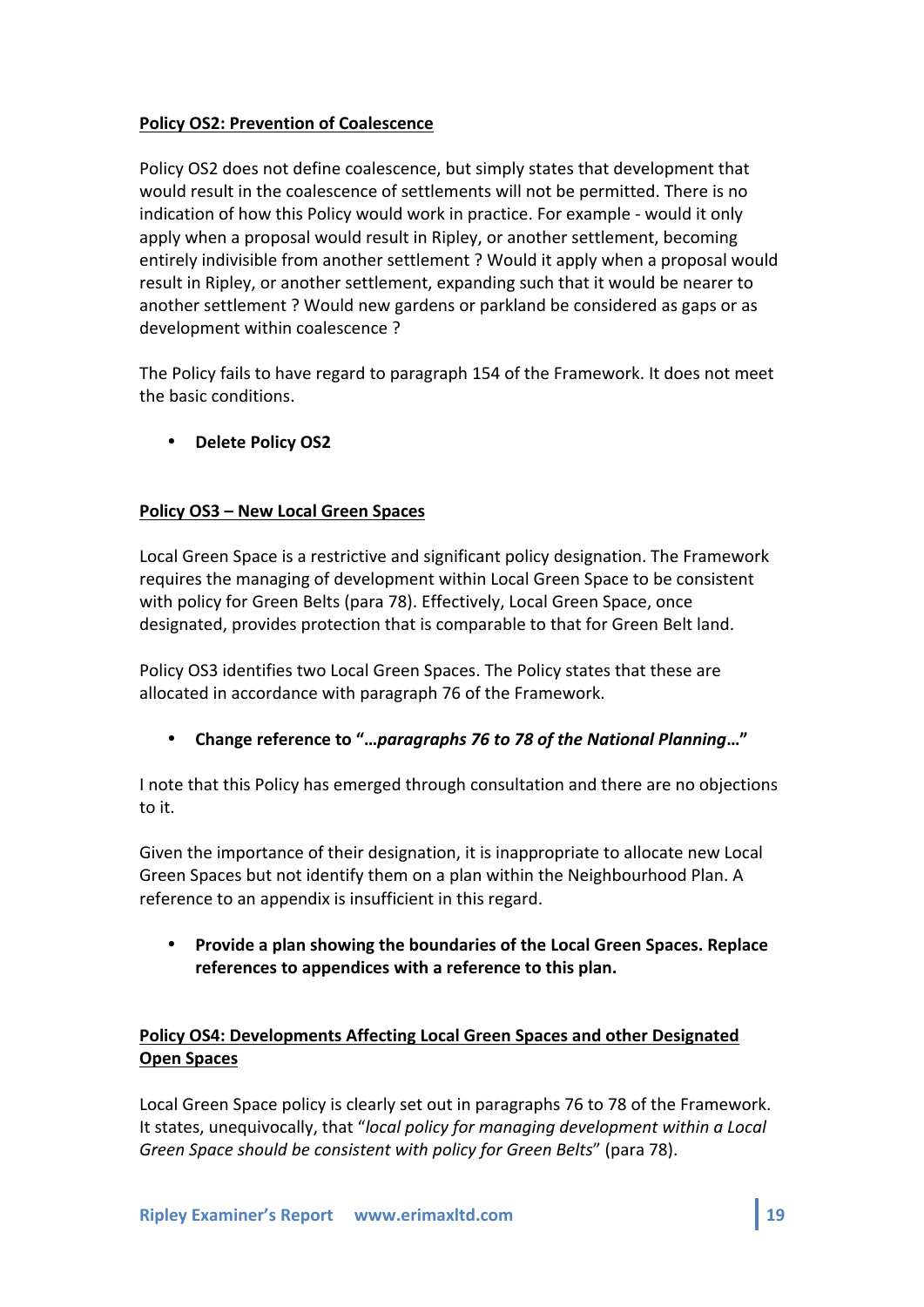Policy OS4 introduces its own policy approach to Local Green Space. This includes land "near to local green spaces." It also seeks to combine Local Green Space policy with that for other designated open spaces. Policy OS4 does not have regard to the Framework. It does not meet the basic conditions.

## • **Delete'Policy'OS4**

# **Policies OS5: Protection of Recreation Facilities and OS6: Allotments and Community'Gardens**

Together, these Policies protect important community resources. They have regard to the Framework, which establishes that a principle of planning is to:

"support local strategies to improve health, social and cultural wellbeing for all.." (para 17) and that planning policies should:

"plan positively for the provision and use of...community facilities...to enhance the sustainability of communities and residential environments" (para 70).

The Policies contributes to the achievement of sustainable development and meet the basic conditions.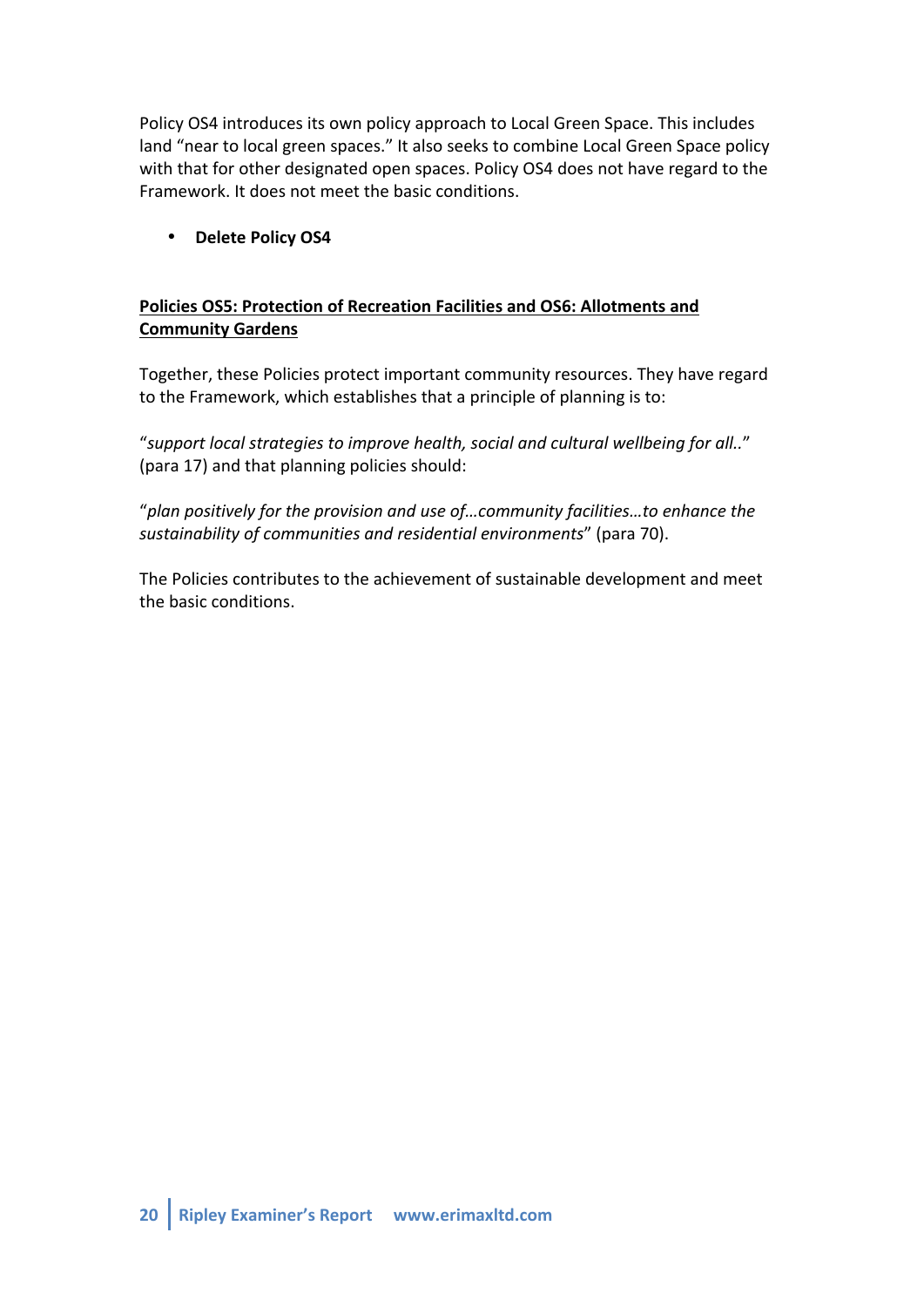## Environment!and!Ecology

The last sentence of the second paragraph of the Introduction is phrased as though the Neighbourhood Plan seeks to prevent development, or is "against" new housing development. This fails to have regard to the national policy assumption in favour of sustainable development.

• **Introduction,'second'paragraph,'end the'paragraph'at'line'3'"***…***landscape'** character of the area." (Delete the rest of the paragraph).

## **Policy EE1** – Landscape Character

Policy EE1 states that the character, local distinctiveness and quality of the area's landscapes "will be protected and enhanced" by development. This is an onerous requirement and no evidence has been provided to demonstrate that the area's landscapes (in effect, the whole of the Neighbourhood Area) will be, or can be, enhanced by development. No indication is provided as to what an "unacceptable" impact would comprise. The Policy goes on to refer to guidance set out within another policy document.

The Policy does not provide decision makers with clarity as required by the Framework. As worded, it does not meet the basic conditions. However, the overall thrust of the Policy, in seeking to safeguard local character, has regard to the Framework and is in general conformity with the Amber Valley Local Plan. Both of these documents protect local character. I recommend:

• Re-word Policy EE1 "*Where appropriate, development proposals should demonstrate that they have taken into account the character, local distinctiveness!and!quality!of!the!area's!landscapes***."**

## Policy EE2: Developments Affecting Sites and Features of Biodiversity Interest

This Policy seeks to afford the same level of protection to designated sites, land near to designated sites and non-designated sites with non-defined "important ecological features." Consequently, it is not clear exactly which areas of land Policy EE2 covers. This fails to provide decision makers with a clear indication of how they should react to a development proposal.

• **Delete'Policy'EE2**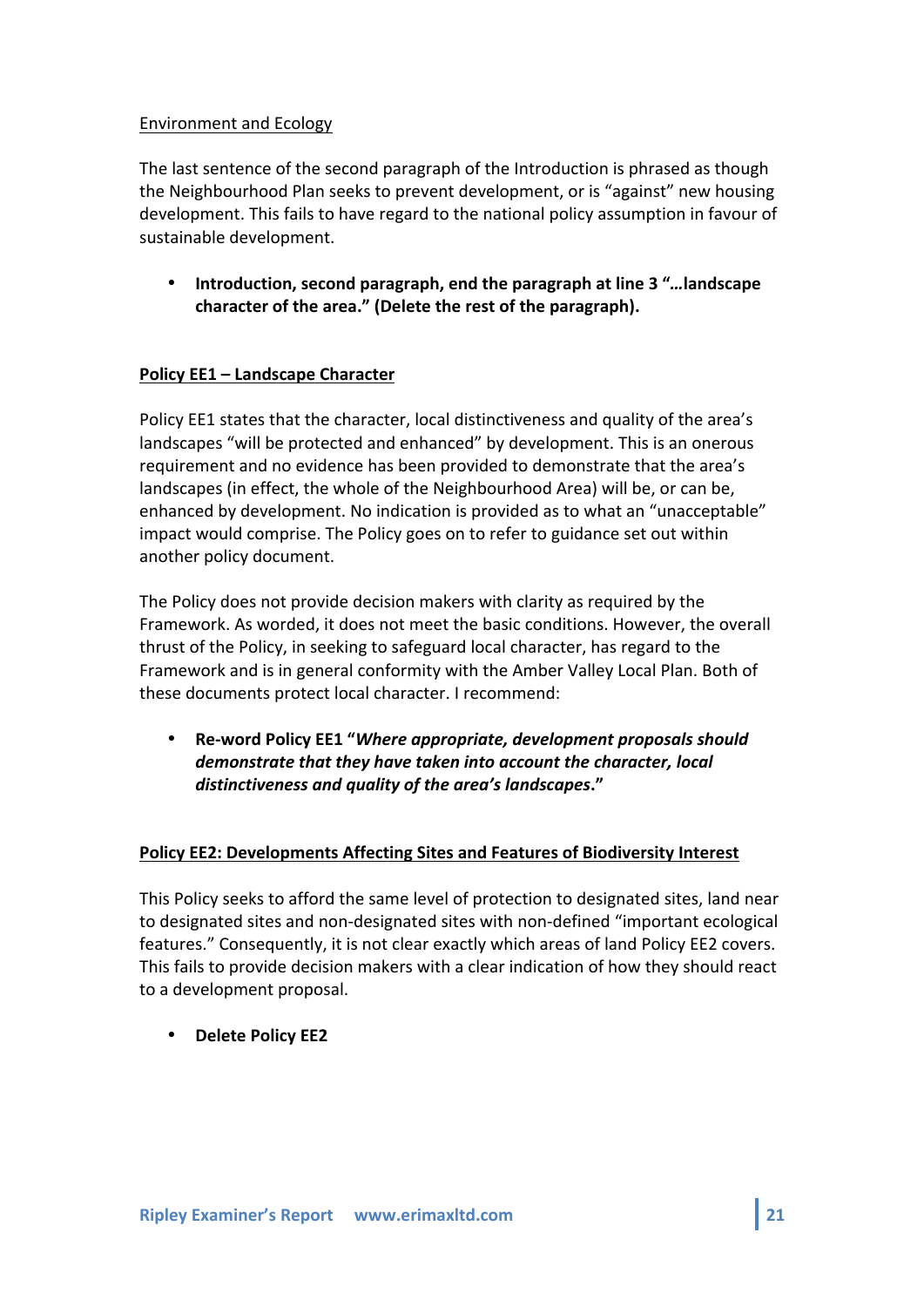#### Economic and Employment Development

- Delete references/text relating to the Draft Amber Valley Core Strategy: all text relating to "The Economic...Core Strategy" (on pages 39 and 40); the first paragraph of "Economic and Employment Issues" (on page 40); and **"Emerging'Draft'Policies"'(page'42)**
- **Delete references to appendices**
- Delete text relating to "Ripley Neighbourhood Plan Economic and **Employment'Objectives"'**

## Policy EMP1: Economic and Employment Development

This Policy supports economic development and has regard to the Framework, which reflects a commitment to securing economic growth. The second sentence of the Policy states that the Neighbourhood Plan will "actively encourage" re-use and regeneration, though no clarity is provided as to how.

Re-word second sentence "The re-use...brownfield sites will be supported."

The third sentence refers to sequential testing, but no detail or clarity is provided as to what this will comprise.

• **Delete'third'paragraph'**

## Policy EMP2: New Employment Sites

This Policy allocates an employment site. This has regard to the Framework, which supports economic growth. However, the Neighbourhood Plan does not include any plan identifying the site.

Provide a plan identifying the employment allocation and reference the plan at the end of Policy EMP2.

#### **Policy'EMP3:'**

The Policy does not define the "digital highway" nor set out what infrastructure relating to this comprises. I note that the Framework includes detailed national policy relating to the provision of communications infrastructure.

**Delete Policy EMP3**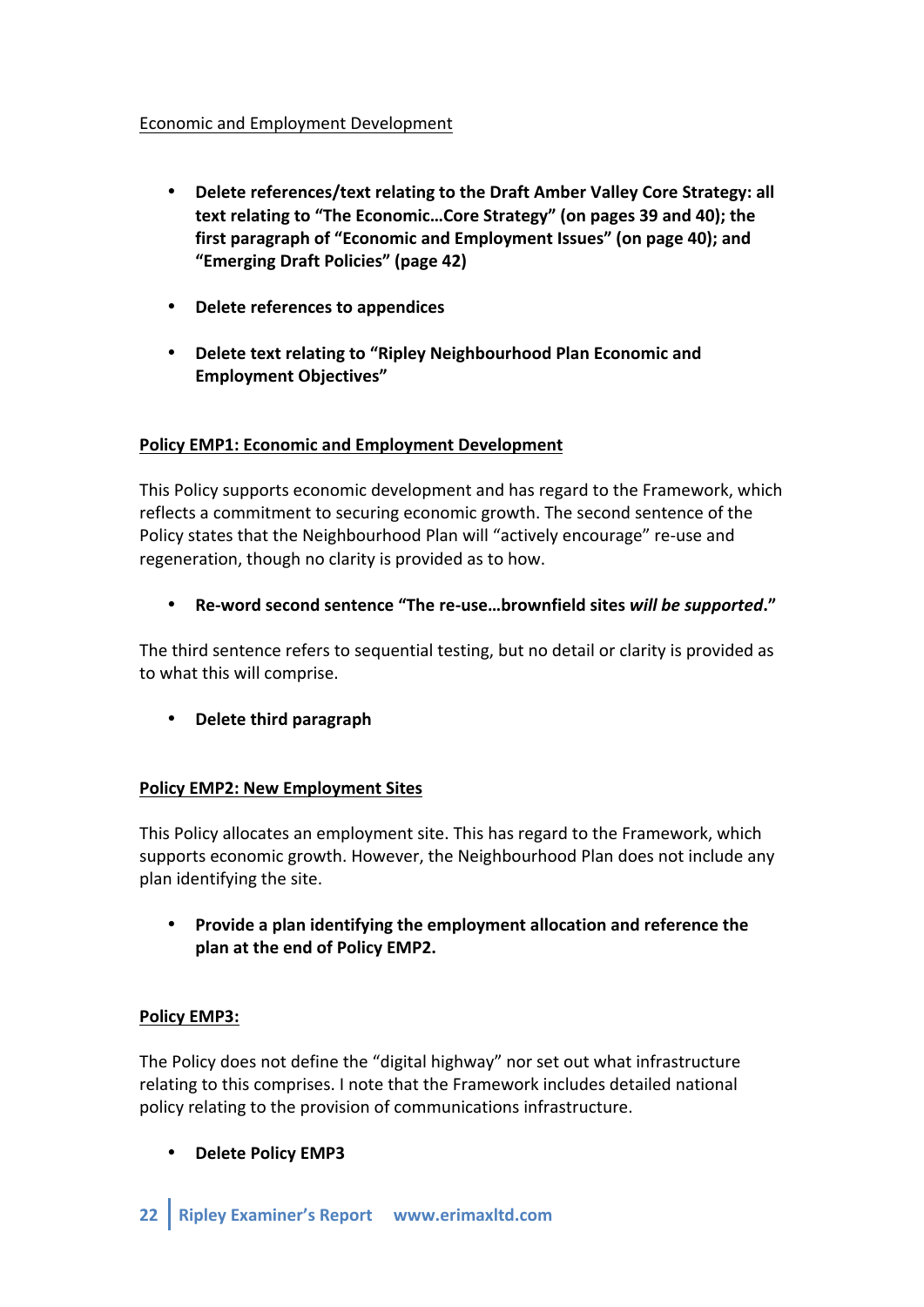## **Policy EMP4: Ripley Town Centre**

This Policy has regard to paragraph 23 of the Framework, which recognises town centres as being the heart of communities supports policies that promote their viability and vitality.

No indication of what a "reasonable" use comprises is provided.

• End Policy EMP4 at "...properties is encouraged." (Delete the text that **follows)**

#### **Policy EMP5: Ripley Master Plan**

This Policy refers to the content of the Ripley Master Plan. This is simply a guide. It is not an adopted planning document and it does not form part of the Neighbourhood Plan.!

• **Delete'Policy'EMP5'**

#### Policy **EMP6: Villages**

It is not clear where this Policy applies. There is no definition of "high quality" materials and no indication of what materials will complement local character.

The Policy is unclear. It fails to have regard to the Framework (para 154).

• **Delete Policy EMP6** 

## **Policy EMP7: Community Facilities**

There is no indication of what "proportion to the scale of development" actually means. The Policy is unclear and fails to have regard to Framework para 154.

• **Delete Policy EMP7**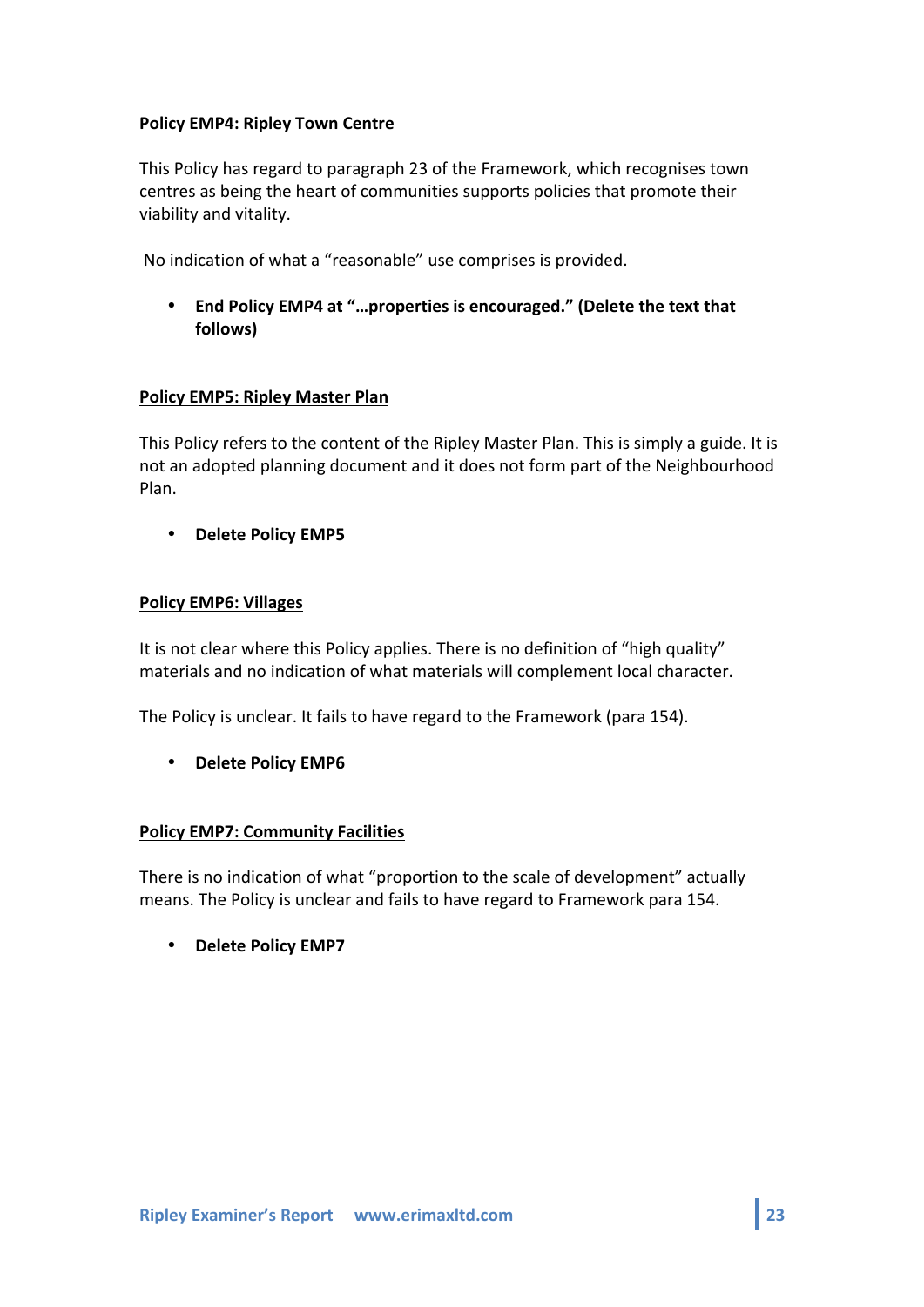#### **Policy EMP8: Heritage**

This Policy states that it supports the sympathetic development of "heritage features" as "tourist attractions." The Policy makes little sense. For example, heritage assets are not designated because of their potential as "tourist attractions." It may be entirely inappropriate to support the development of existing homes in Conservation Areas as "tourist attractions."

The Framework states that heritage assets should be conserved in a manner appropriate to their significance. Policy EMP8 does not have regard to the Framework and fails to meet the basic conditions.

#### • **Delete'Policy'EMP8**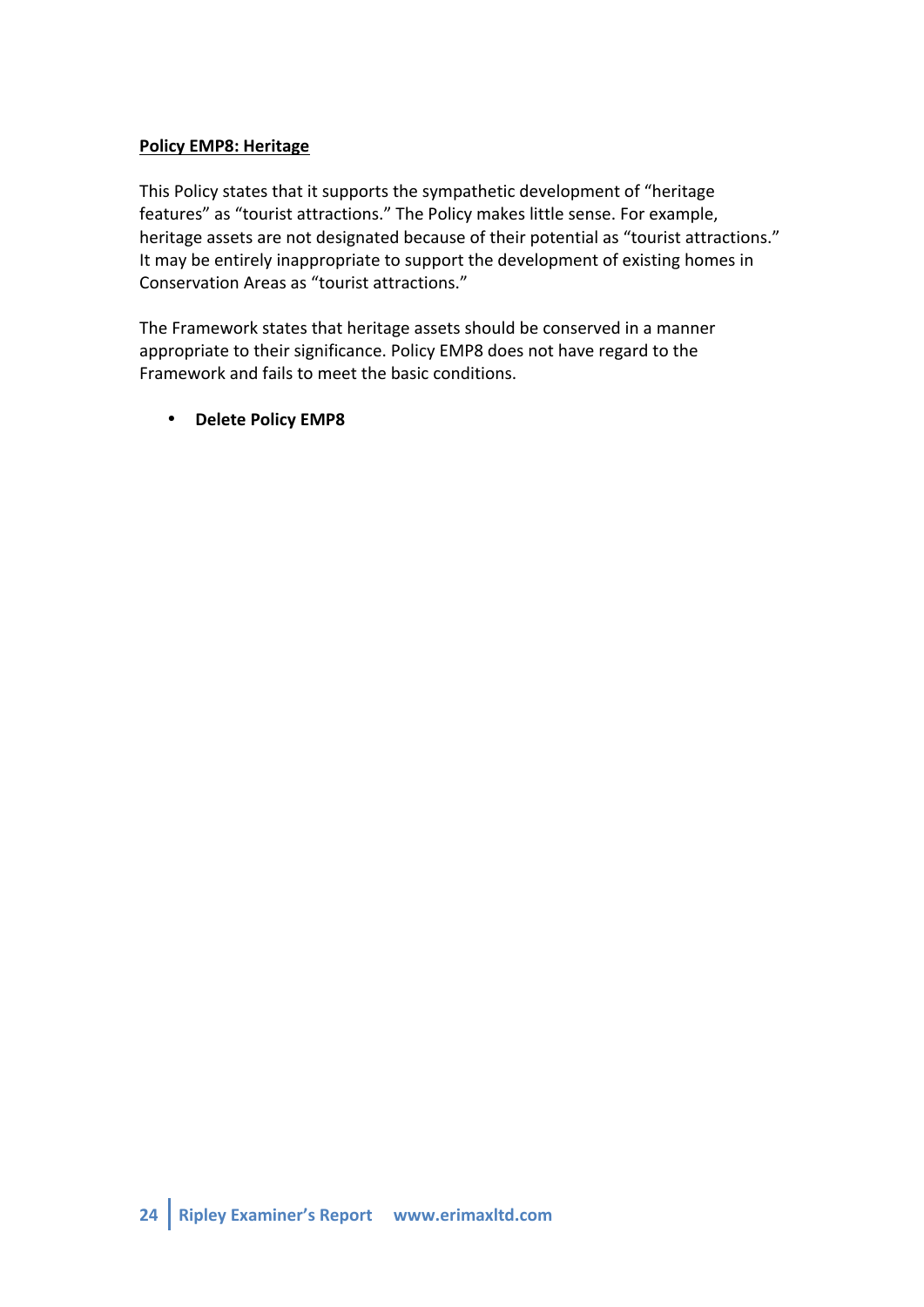#### Transport and Connectivity

- Delete text associated with "Transport Context from the Suspended AVBC Draft Core Strategy" (all of page 45 and first part of page 46)
- **Delete references to appendices**
- **Delete "Ripley Neighbourhood Plan Objectives for Transport"**
- Delete "Emerging Draft Policies" which stands on its own on page 47

#### **Policy TR1: Highways Assessment**

No definition of "significant amounts of traffic" is provided and it is therefore unclear as to when this Policy would apply. The Policy does not define "cost effective" and it is not clear how a proposal can demonstrate how it reduces the need to develop major transport infrastructure. The Policy fails to have regard to paragraph 154 of the Framework.

## • **Delete Policy TR1**

## Policy TR2: Protection of Existing and Planned Rights of Way

Public rights of way are already protected. There is no need for an additional policy to protect the function of a right of way. Furthermore, it is not clear how a development would affect the character of a (planned) right of way that does not exist. Local character is already protected by national and local policy, and by other policies of the Neighbourhood Plan.

• **Delete'Policy'TR2**

# **Policy TR3: Access Requirements for New Developments**

This is an unduly onerous proposal that fails to have regard to national policy and is not in general conformity with the strategic policies of the Amber Valley Local Plan – as worded, it would, for example, require the development of a house extension to provide for new or enhanced pedestrian and cycle routes.

• **Delete Policy TR3**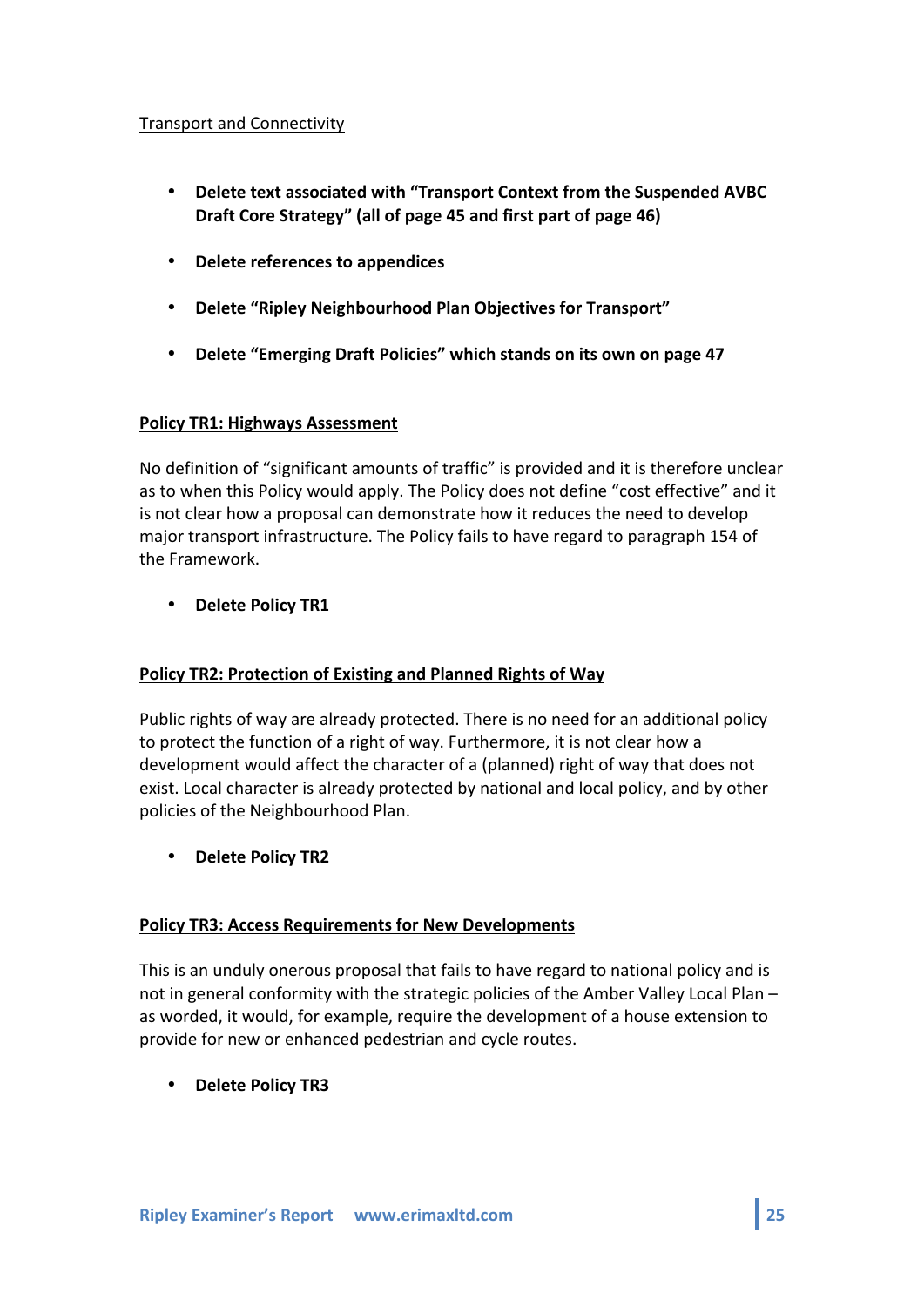# **Policy TR4: A610 Improvements**

This is not a land use planning Policy but a statement of support.

- **Delete Policy TR4**
- Replace as a "Community Action" Re-word "The Town Council supports..."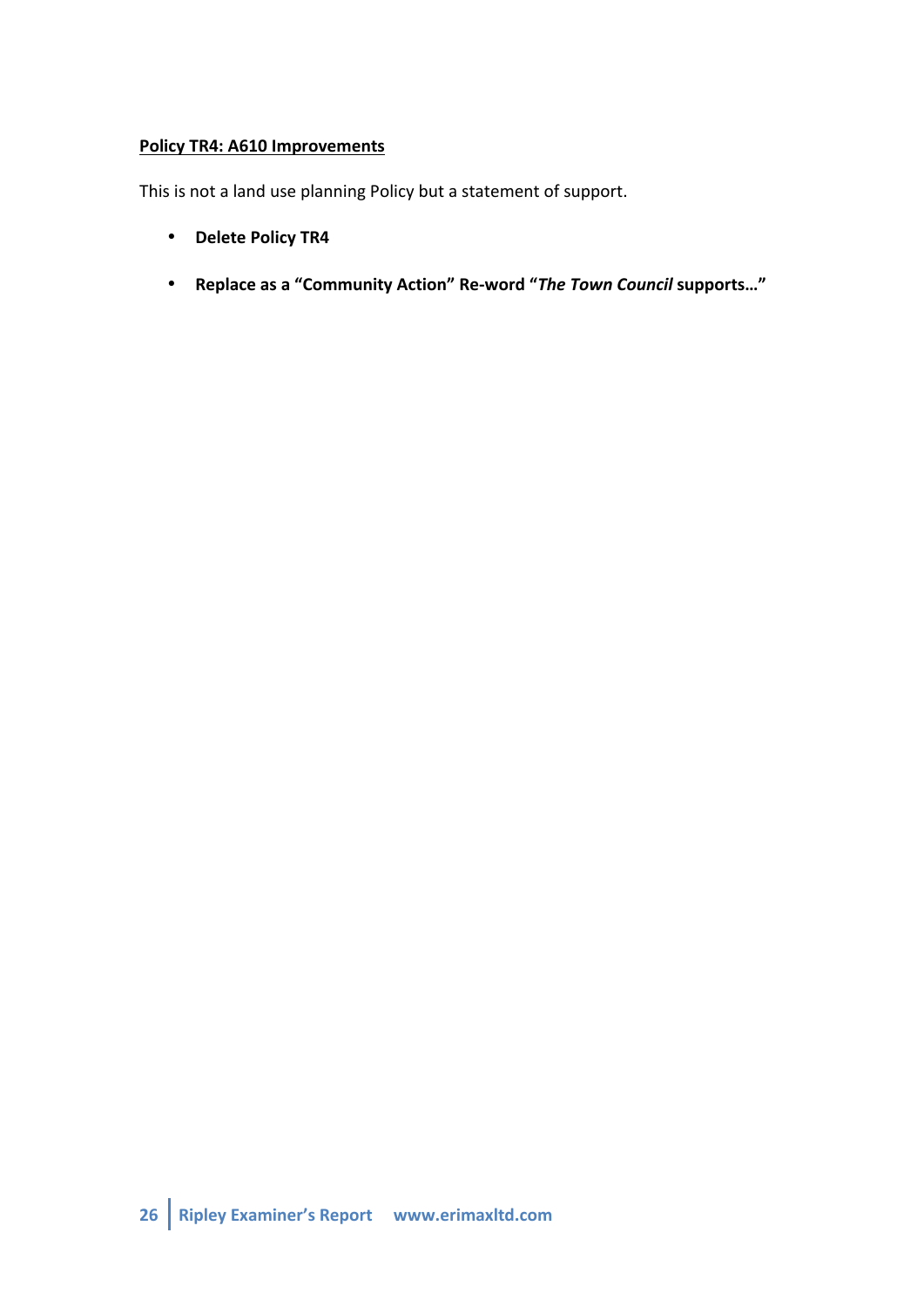#### Sustainability

- Replace wording of first sentence of Introduction with "A Sustainability Appraisal has been undertaken and was submitted as a supporting *document to the Neighbourhood Plan. It sets out..."*
- Delete "Approach" and "Conclusion" sections, which make little sense and refer to an emerging document. Delete "Emerging Draft Policies"

#### **Policy S1: Sustainable Development**

This sets out a recycling aim of the Town Council rather than a land use planning policy.

• Delete Policy S1 and replace as a "Community Action." Re-word "The Town *Council!encourages!the!use!of!recycled!materials!and!products.***"**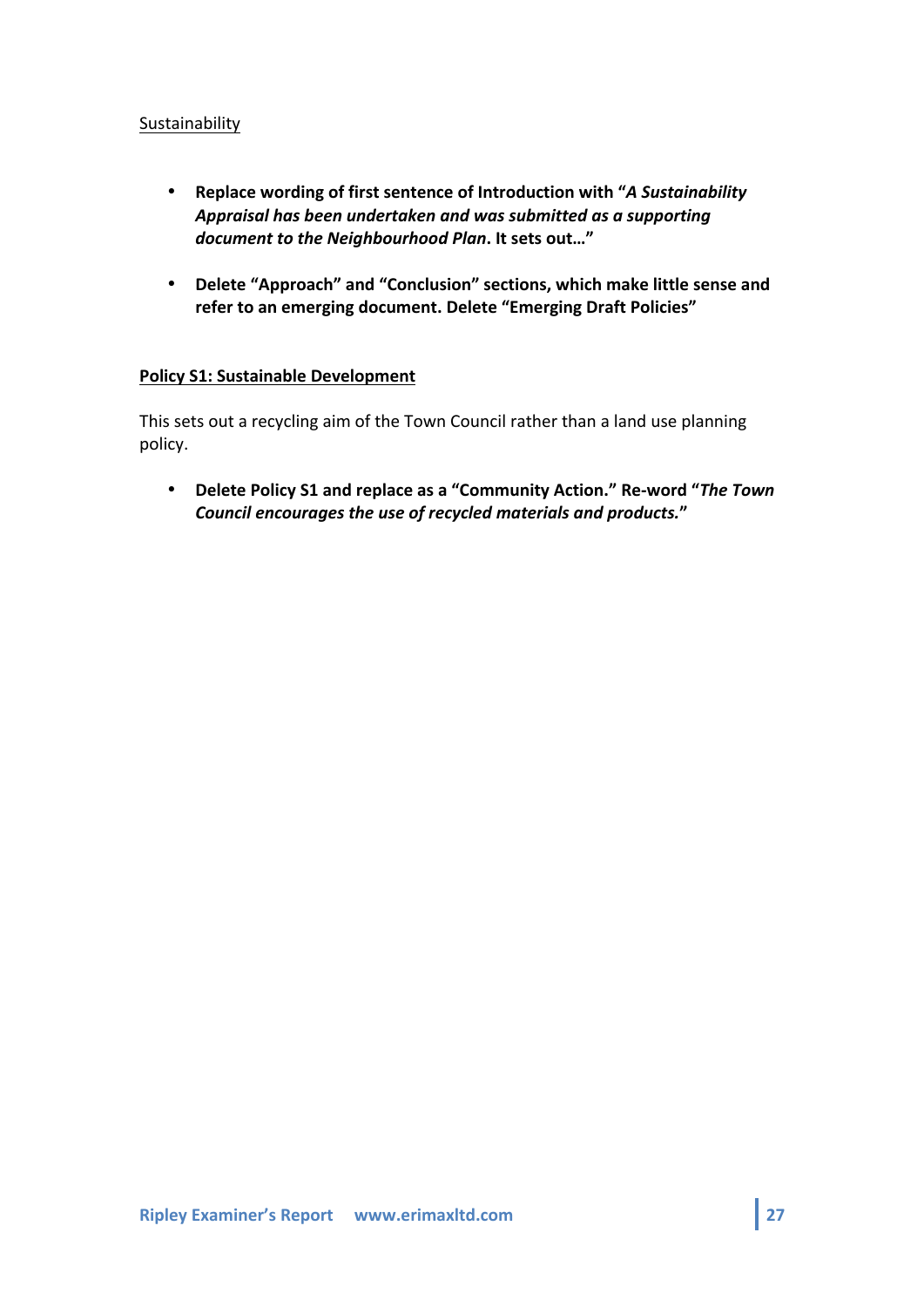## **8.'Summary'**

I have recommended a number of modifications further to consideration of the Ripley Neighbourhood Plan against the basic conditions.

Subject to these modifications, the Ripley Neighbourhood Plan

- has regard to national policies and advice contained in guidance issued by the Secretary of State;
- contributes to the achievement of sustainable development;
- is in general conformity with the strategic policies of the development plan for the area;
- does not breach, and is compatible with European Union obligations and the European Convention of Human Rights.

Taking the above into account, I find that the Ripley Neighbourhood Plan meets the basic conditions. I have already noted above that the Plan meets paragraph  $8(1)$ requirements.